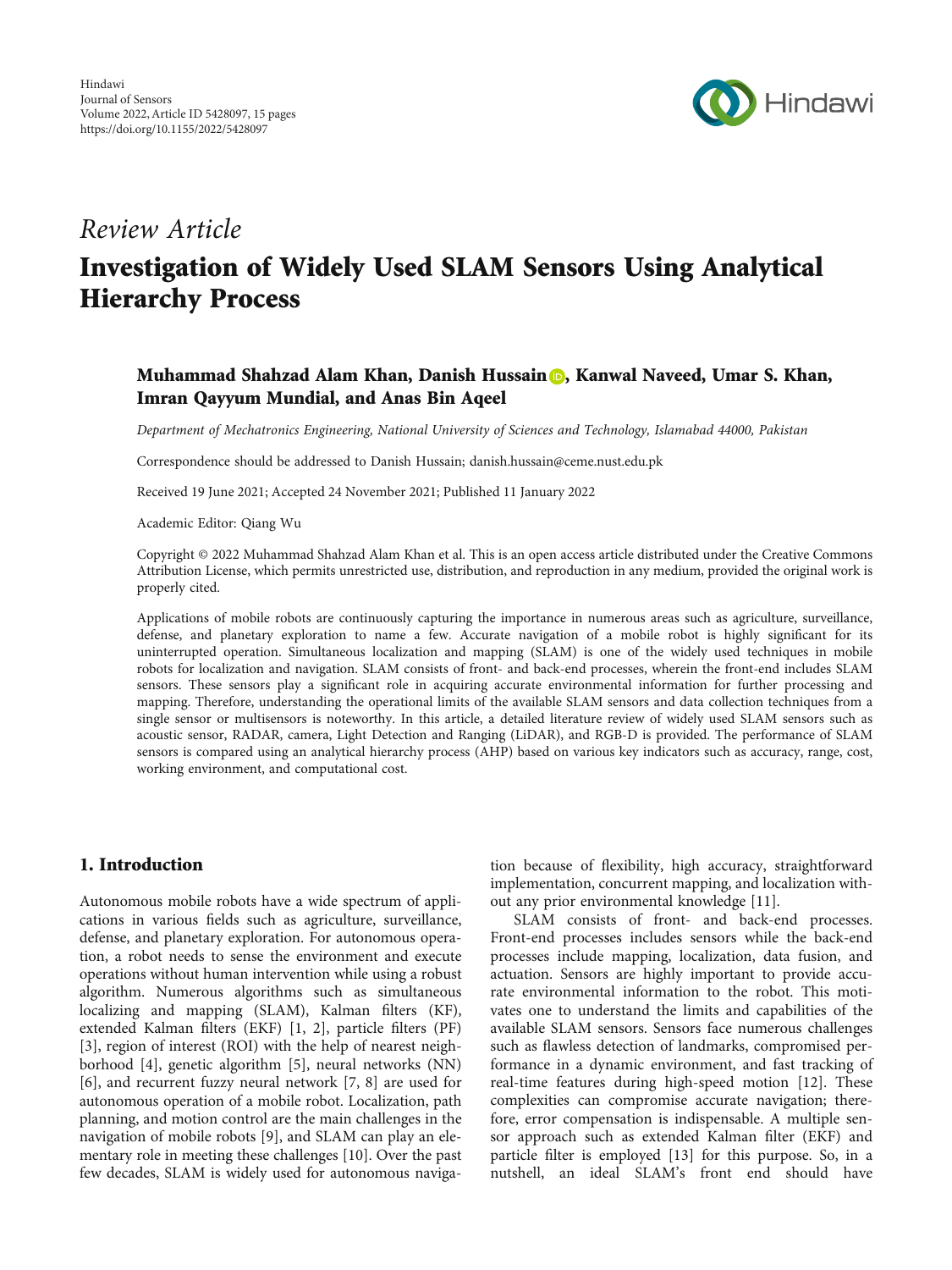characteristics such as accuracy, consistency, high resolution, optimum range, decent computational efficiency, cost-effectiveness, and environmental reliability.

This paper provides a holistic literature review of SLAM sensors which include acoustic, visual, Light Detection and Ranging (LiDAR), radio detection and ranging (RADAR), and RGB-D sensors. Their performance is compared using analytical hierarchy process (AHP) technique on the basis of range, cost, computational complexity, accuracy, and environmental reliability. The results suggest that LiDAR and RADAR are better choices as they provide better range with less computational complexity while their efficiency is independent of the environment. The paper is organized as follows: Sections 2 and [3](#page-3-0) provide details on the SLAM method and SLAM sensors, respectively. In Section [4](#page-5-0), a detailed literature review on the sensors is given. Section [5](#page-7-0) discusses and compares the characteristic of the SLAM sensors. Section [6](#page-9-0) provides a comparison of sensors based on AHP, and conclusion is provided in Section [7](#page-10-0).

### 2. Simultaneous Localization and Mapping (SLAM)

Simultaneous localization and mapping (SLAM) is widely used in autonomous mobile robots for self-exploration of environment and landmarks. SLAM was proposed by Smith and Cheeseman in 1986, and now, it is widely used in mobile robots for localization, mapping, and navigation [[14](#page-11-0)]. Over time, numerous improvements were proposed in SLAM. In 1991, a probability technique (Kalman filter) was introduced which confiscates a series of measurements to optimize the control input in order to remove sensor noise [\[15\]](#page-11-0). Kalman filter was upgraded to extended Kalman filter (EKF) to deal with nonlinear behavior of the system. In 2002, FastSLAM was introduced which measures individual landmarks independently so that robots could explore their environment [\[16](#page-11-0)]. Subsequently, UFastSLAM based on an unscented transformation matrix was developed [\[17\]](#page-11-0). Various filters were also implemented such as the extended information filter and extended Kalman filter (EKF) [[18\]](#page-11-0).

Simultaneous planning, localization, and mapping (SPLAM) is an emerging algorithm which is used for autonomous navigation of a mobile robot which combines SLAM and path planning techniques (see Figure 1) while using Bellman and shooting methods [[19](#page-11-0)]. The Bellman approach works well for accurate localization, map building, and optimal path planning. Optimal path planning is used for finding the shortest, accurate, and robust path. Path planning is carried out using search techniques such as A∗, Breathe First Search, Depth-First Search, and Dijkstra's algorithm. However, access to the map is a prerequisite for path planning.

In SLAM, the robot needs to deal with numerous tasks such as the current state of the robot, sensor measurement, robot control, and environmental map building. Let the current state of the robot be " $X_k$ " that represents its position in the *XY* plane. The robot updates its position or state according to its path and control input from  $k = 0$  to  $k = \infty$ . The input control stimulus or execution of action "*Uk*" can be



Figure 1: SLAM and SPLAM have differences on the basis of their working and tasks to be solved by robots for autonomous behavior. Reproduced with permission from [[20](#page-11-0)]. Copyright Cambridge University Press 2012.



Figure 2: SLAM states, control, environmental mapping, and sensor data acquisition used for measuring predicted location (estimated location) of landmarks and correction by using the SLAM algorithm [\[22\]](#page-11-0); solid line and triangles show estimated path, and dotted lines and blank triangles indicate true values, while blank and solid circles represent estimated and true landmarks.

measured by varying the robot's direction and position which acts as the control input (linear velocity or angular velocity of wheels). The current state can be identified from sensor data such as a rotary encoder, GPS, or IMU. "*Zk*" is another sensor measurement in SLAM, and by virtue of that, the robots can distinguish objects in the environment and construct an artificial map "mi" of the landmarks using an obstacle avoidance sensor [[21\]](#page-11-0). Figure 2 shows the error between the estimated state and the real case with the SLAM algorithm.

SLAM comprises front-end and back-end processes (see Figure [3\)](#page-2-0) for distance measurement, feature prediction, position estimation, and real-time mapping. The front end includes sensors and related functions such as signal conditioning and processing. The back end includes optimization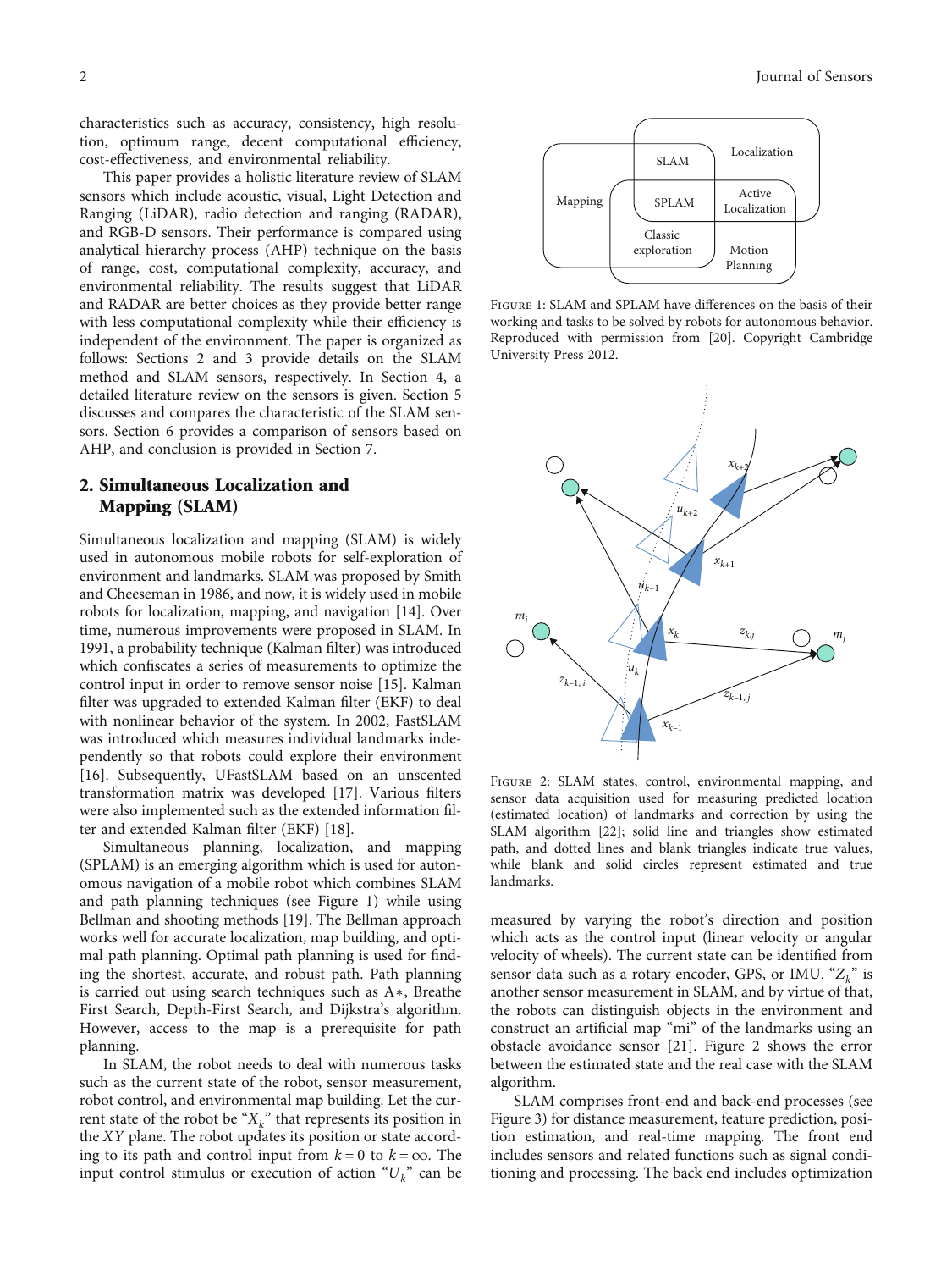<span id="page-2-0"></span>

FIGURE 3: Schematic diagram representing the SLAM algorithm; front end is comprised of sensors, while the back end is composed of computer algorithm (mapping and localization) and control process.

of the mathematical models, localization, and map building (with real-time update).

and high-precision operation is an important characteristic used for the selection of a sensor.

2.1. Front End. The front end consists of SLAM sensors, and it is employed for measuring position, velocity, and direction of the robot as well as observing and localizing the landmarks. The widely used SLAM sensors are the Global Positioning System (GPS), rotary encoders, infrared (IR), acoustic sensors (ultrasound, microphone, and sonar sensor), camera, inertial measurement unit (IMU), ultrawideband (UWB), acoustic, LiDAR, RADAR, and RGB-D sensors. GPS, IMU, and rotary encoders determine the position, location, and velocity of the robot, and they are briefly discussed in this section while other obstacle avoidance sensors are covered in Section [3](#page-3-0).

Rotary encoder and GPS sensors are frequently used for localization in indoor and outdoor environments along with IMU. Rotary encoders generate a number of pulses per revolution as an output signal to identify the position and speed of the robot and location of the landmarks [[23](#page-12-0)]. The Global Positioning System (GPS) is a satellite-based radio navigation signal to estimate the position, velocity, and time of the robot. The signal of GPS can only be detected in the outdoor environment, and it is widely used as a robust and accurate system for localization; however, it is costly as compared to other solutions such as rotary encoders [\[24](#page-12-0)]. A robot can localize itself much accurately by localizing the vehicle speed, altitude, object location, and turn rate or inclination of the robot by using the IMU. IMU sensors can be employed as a gyroscope, accelerometer, and magnetometer in order to determine the orientation and acceleration of the robot. Moreover, IMU is mostly used along with GPS or rotary encoders because the drift error of IMU can enlarge positioning error [[25\]](#page-12-0). A combination of rotary encoders and IMU compensates the error by measuring short-term velocity with IMU and long-term velocity with the rotary encoder. A multisensor approach such as IMU and GPS or IMU and rotary encoder is used for precise localization. Table [1.](#page-3-0) summarizes features of the IMU, GPS, and encoders.

On the other hand, different sensors are used for accurate localization which include acoustic sensor, laser sensor, infrared sensor [\[26](#page-12-0)], cameras (optical sensor), LiDAR, RADAR, and RGB-D [[27](#page-12-0)]. An environment-independent

Ultrawideband (UWB) is radio wave technology used for localizing the landmarks, and it uses short-range and highbandwidth radio waves. It works by transmitting millions or billions of pulses from the transmitter, then receiving at the receiver, and interpreting the pulses with the help of time of arrival (TOA) for finding the range between obstacle and sensors. The accuracy of this technique is better as compared to other wireless technologies which are used for localization. Zhou et al. have proposed a localization solution with a combination of UWB and LiDAR sensors [\[28](#page-12-0)]. In addition, UWB-based localization is not affected by the environment and has a strong ability to retransmit signals without cumulative errors. Segura et al. compared UWB localization and SLAM-based localization with extended Kalman filter [\[29](#page-12-0)]. Experimental results showed that UWB-based localization technique produced much variance as compared to SLAM localization; however, the overall accuracy of both methods was found similar. For soccer players, an absolute error on the *X* and *Y* directions measured with GPS was 41*:*23 ± 17*:*31 cm and 47*:*6±8*:*97 cm while with UWB, the errors were 9*:*57 ± 2*:*66 cm and 7*:*15 ± 2*:*62 cm on *X* and *Y* directions, respectively [\[30\]](#page-12-0). This shows a better capability of the UWB sensor.

2.2. Back-End Processes. The SLAM problems are usually addressed as a current state estimation in which prediction and correction of uncertainties are performed. The backend process consists of one or a couple of procedures used to estimate the pose, position of robots, and the location of the environmental landmarks with the help of the front end [[31](#page-12-0)]. Numerous back-end processes are used for the operation of the autonomous mobile robots which include Kalman filter, extended Kalman filter, FastSLAM, ORB-SLAM, RAT-SLAM, and path planning (A∗, breadth-first search, depth-first search, and Dijkstra's algorithm) to name a few. The measured data contain environmental noise that can cause statistical or quantitative errors such as state error. Therefore, back-end techniques are exploited to resolve such errors. These techniques are very supportive in finding the location of robots and landmarks, path estimation, distance measurement, and map building.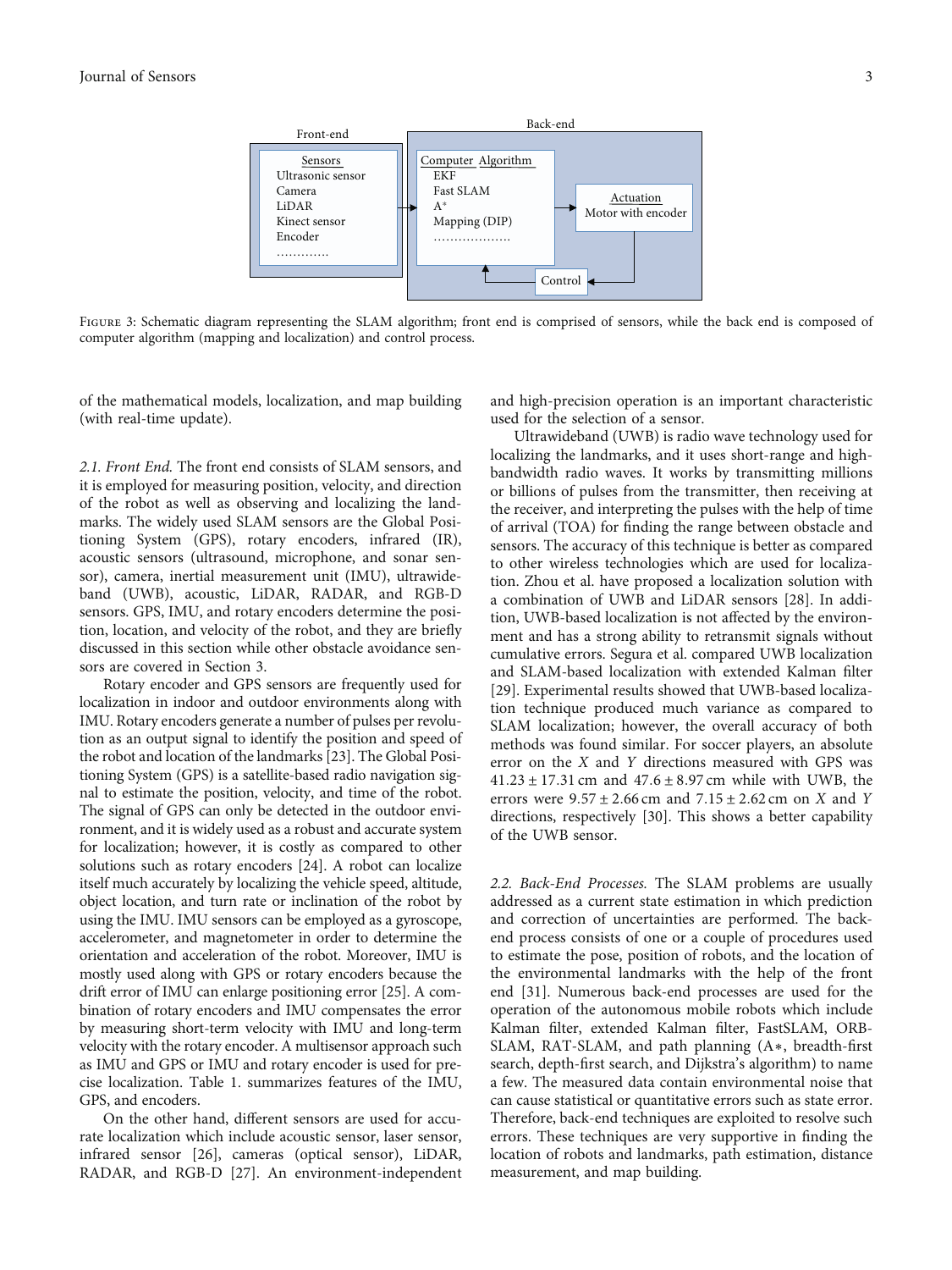Table 1: A brief comparison of Global Positioning System (GPS), encoders, and IMU.

<span id="page-3-0"></span>

| <b>GPS</b>                                                                                           | Encoders                                                                             | <b>IMU</b>                                                                                                                          |
|------------------------------------------------------------------------------------------------------|--------------------------------------------------------------------------------------|-------------------------------------------------------------------------------------------------------------------------------------|
| The Global Positioning System (GPS)<br>is a satellite-based radio navigation                         | position, and odometry information.                                                  | Encoders provide the current orientation, IMU is used for finding the orientation with gyro and<br>acceleration with accelerometer. |
| Provides high-precision capabilities                                                                 | Provide high reliability and accuracy with<br>an advantage of being compact in size. | It is deployed along with GPS or rotary encoders for<br>increasing the accuracy of localization and orientation.                    |
| The GPS needs to be coupled with<br>INS/encoders in order to overcome<br>the noisy GPS receivers [1] | Subject to direct light or radio<br>interferences.                                   | Single IMU is not suitable for mobile robot because it is<br>not reliable for motion for a longer time.                             |

State error ( $\delta x$ ) is the difference between true state ( $X_{\text{True}}$ ) and nominal state  $(X_{\text{Nominal}})$ . If we consider a specific method such as Kalman filter, then it is called state error Kalman filter [[32](#page-12-0)]:

$$
X_{\text{True}} = X_{\text{Nominal}} + \delta x. \tag{1}
$$

Error state Kalman filter estimates the error and directly corrects it to the nominal state. Such error decreases the accuracy of localization and mapping in SLAM. Minor errors can deviate from the position of landmarks that impact mapping as well.

A map is a symbolic representation of the environment and is used for path planning in subsequent stages. Mapping of the environment is a necessary step either it is static or it is dynamic map (depending on static or dynamic environment). 2D mapping can be achieved with filter-based SLAM, Hector SLAM (LiDAR-based SLAM), or Gmapping SLAM. 3D map can be created with visual-based SLAM (RGB-D SLAM), ORB-SLAM, or 3D LiDAR-based SLAM, wherein 2D mapping takes less storage as compared to 3D mapping that increases the computational cost.

Loop closure, sonar sensor, and management of point cloud data (LiDAR or visual sensor) are factors that are to be considered for microprocessor speed optimization. Handling of computational cost is essential according to the surface area of the environment. However, computational cost is a challenging factor for 3D mapping where a point cloud of a visual sensor is required. For example, 322MB storage was used for storing 226,000 point clouds of visual sensors [[33](#page-12-0)]. So, a sonar sensor is used for 3D mapping of large environments for loop closure technique and point cloud optimization [[34](#page-12-0)]. More details of loop closure are given in Table 2.

### 3. SLAM Sensors

This section provides a holistic review of the SLAM sensors which are widely employed in autonomous mobile robots. SLAM-based robots are largely dependent on sensing capabilities; therefore, robots are equipped with single or multiple sensors according to their functionality. In the front end of SLAM, different sensors like acoustic, infrared (IR), camera, LiDAR, RADAR, and RGB-D are used for sensing the landmarks of the environment [[35](#page-12-0)]. The selection of appropriate sensors plays an important role in the accurate measurement of landmarks during robot navigation. With the help of front-end sensors, the back-end process con-

Table 2: Sensors with different methods/approaches like EKF and particle filter.

| Sensors            |                                         | Approach<br>implemented closure | Loop |
|--------------------|-----------------------------------------|---------------------------------|------|
|                    | EKF [11, 82]                            | No.                             |      |
| Acoustic<br>sensor | Particle filter [83]                    | No.                             |      |
|                    | EKF [84, 85]                            | <b>Yes</b>                      |      |
|                    | Particle filter [86]                    | No.                             |      |
| Camera             | EKF [87]                                | No.                             |      |
| LiDAR              | Particle filter+scan<br>matching $[88]$ | Yes                             |      |
|                    | PCA line feature [89]                   | No.                             |      |
|                    | $EKF+ICP$ [80]                          | No.                             |      |
| Radar              | Particle filter [76]                    | No.                             |      |
|                    | <b>EKF</b> [90]                         | <b>Yes</b>                      |      |
| Kinect<br>sensor   | Particle filter [91, 92]                | Yes                             |      |

structs an artificial map, which is used for path planning, obstacle avoidance, and navigation.

In the early SLAM system, acoustic and LiDAR sensors were used as range sensors. Acoustic sensors are generally used for underwater (sonar sensor) and short-range applications. LiDAR-based SLAM was introduced by Nguyen et al. in 2005 [\[36\]](#page-12-0); this sensor is used for measuring distance at long ranges [[24, 26\]](#page-12-0); however, lack of visual information and feature extraction is their main drawbacks. Cameras are used as a vision sensor for resolving this issue; these sensors are used in mobile robots since the early 1990s; however, dedicated visual sensor-based SLAM was explored in 2011 by Lategahn et al. [[37](#page-12-0)]. Furthermore, the monocular camera lacks depth measurement which is essentially required to estimate the distance from the location of the object. In the last few years, stereo camera and RGB-D [\[38,](#page-12-0) [39\]](#page-12-0) sensors are introduced, which are capable of depth measurement. The RGB-D sensor is an advanced version of the camera with depth measurement. The first RGB-D SLAM system was introduced by Henry et al. in 2012 [[40](#page-12-0)]. Medium-range RADARs were also introduced for autonomous mobile robots, and RADAR-based robots are mostly short-ranged systems [[41, 42](#page-12-0)]. The RADAR-based SLAM is an emerging technology which was implemented in 2014 by Dickmann et al. [[43](#page-12-0)].

Multisensor data fusion is utilized for robust localization and mapping; for example, proximity and visual sensors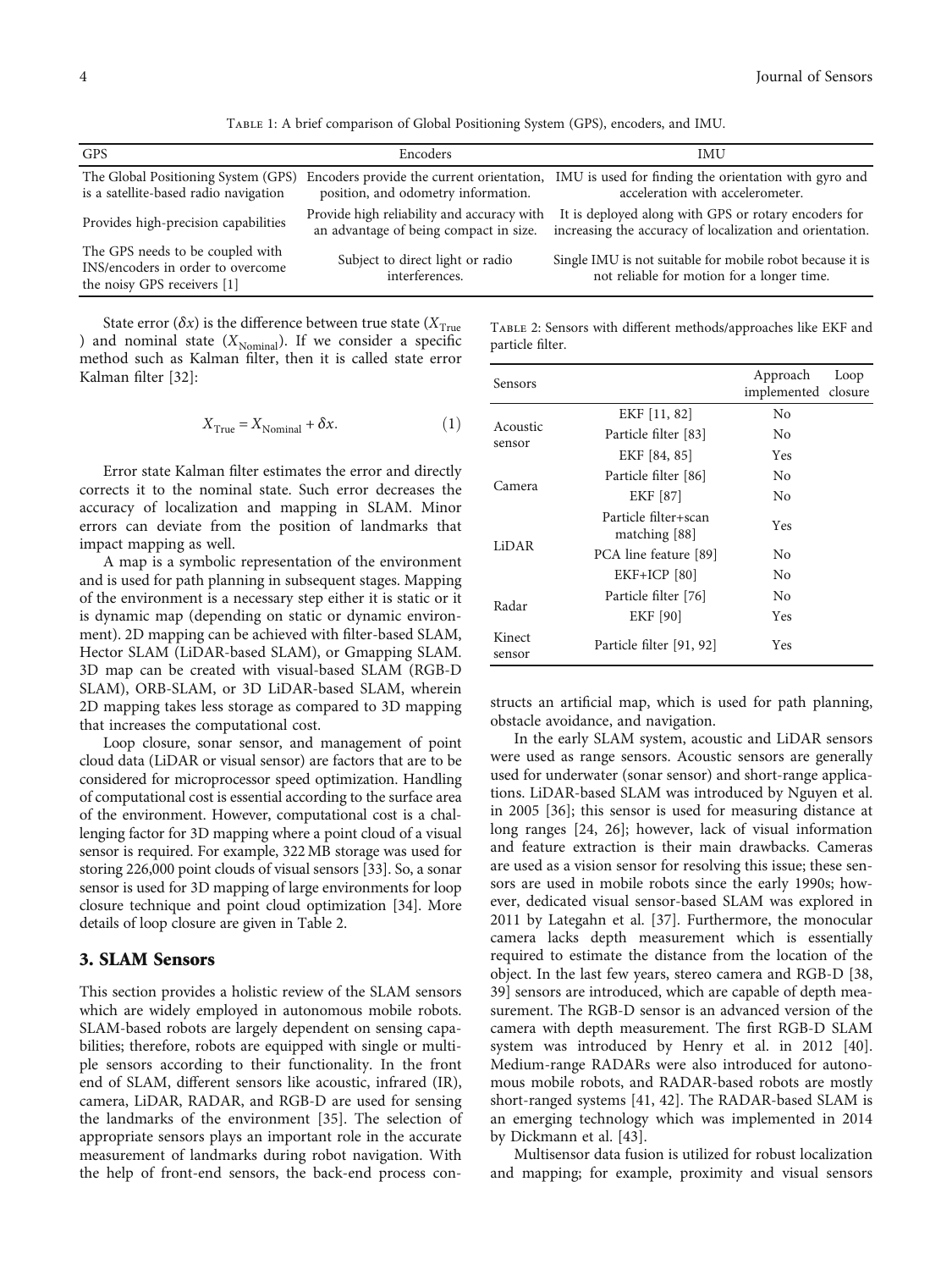<span id="page-4-0"></span>

| Sensor name  | Type of sensor      | Operating range                 | Bias of sensor |
|--------------|---------------------|---------------------------------|----------------|
| Acoustic     | Ultrasonic or sonar | Up to $4.5 \text{ m}$ [93]      | Low            |
| Camera       | Vision sensor       | Up to 5 m for Kinect camera     | Low            |
| LiDAR        | Laser-based sensor  | Up to $20 \text{ m}$ ahead [77] | Medium         |
| <b>RADAR</b> | Electromagnetic     | Up to 20 m ahead                | High           |

Table 3: Evaluation of SLAM sensors based on their features, such as pros and cons and model of the individual sensor.

along with IMU, rotary encoder, and GPS are used for accurate mapping and localization. Each sensor has certain strengths and limitations; for instance, sonar and 2D LiDAR works well for obstacle avoidance; however, they are not capable of building 3D maps. On the other hand, visual sensors are used for 3D mapping, but they overburden the processor. Researchers used visual sensors and robot odometry by encoders with Kalman filter [\[44\]](#page-12-0). Indoor localization and mapping within a distance of 43.47 m resulted in 2.7% error in the case of visual RGB-D SLAM while the error of wheel odometry was found 1.04%. Zhang and Singh have implemented the SLAM algorithm (EKF) by using the data of LiDAR, stereo camera, and IMU. In this method, if data acquisition from LiDAR or camera failed due to aggressive motion or degraded environment, then the corresponding module is bypassed [[45](#page-12-0)].

In [[46](#page-12-0)], Chen et al. have implemented IMU and stereo camera for SLAM in order to better estimate the poses of the mobile robot in the indoor environment. He proposed a robust technique STCM-based visual-inertial simultaneous localization and mapping (STCM-SLAM) that works on feature extraction which is claimed to be better than ORB-SLAM and Open Key frame-based Visual-Inertial SLAM (OKVIS-SLAM). SLAM by using extended Kalman filter by fusing of LiDAR, sonar sensor, and rotary encoder was also implemented [\[21\]](#page-11-0). In this work, a sonar sensor was used for autonomous movement while LiDAR and encoder were used for localization of landmarks and positioning of robots. In this way, loop closure was handled in an efficient way.

In the following, we have discussed SLAM sensors in detail.

3.1. Acoustic Sensor. The acoustic sensor is widely used because of its properties such as accuracy, simplicity, low power consumption (0.01-1W), and low computational and economical cost [[47, 48](#page-12-0)]. The sensor transmits an acoustic wave at a specific frequency and locates the object by sensing the echo signals from the object. In the case of ultrasonic sensors, the waves travel in the air at the speed of light and bounce back after striking the landmarks with the same speed. An object's distance can be measured by calculating the time of the signal from emission to the echo reception [\[49\]](#page-12-0). Usually, a sonar sensor actuates in the underwater environment at low frequency [[50](#page-12-0)], and ultrasonic sensors operate at high frequency in the air. Likewise, the position and location of landmarks can be estimated from sensor data using a back-end algorithm such as particle filters and EKF [\[51, 52\]](#page-12-0); more details on sensors and algorithms are given in Tables [2](#page-3-0) and 3.

The accuracy of the sonar sensor is more in the underwater environment in comparison to the LiDAR and vision sensors [\[53\]](#page-12-0); however, they have a limited range (normally 2 to 10 meters), therefore are rarely used in industrial applications [[54](#page-13-0)]. As microphones and speakers can also be used as acoustic sensors [[47](#page-12-0)], they offer a cheap solution.

3.2. Light Detection and Ranging (LiDAR). Light Detection and Ranging (LiDAR) is a preferable sensor for mobile and aerial robotic platforms because of low computational cost, better measurement range, and omnidirectional detection [\[55\]](#page-13-0). Robots can measure distance in 2D and 3D using LiDAR [[56](#page-13-0)]. LiDAR measures depth by sending and receiving laser light. Displacement and rotation of the robot are calculated by detecting the laser light lines; these lines give information about the surface topography. The depth of an object can be measured by flight time [[57](#page-13-0)]. Kalman filter is used to measure the position of multiple objects from LiDAR data. Ground filtration, surface extraction, and model construction of urban buildings are performed by morphological transformation, Hogg transformation, RAN-SAC [\[58\]](#page-13-0), CNN [\[59\]](#page-13-0), and deep learning algorithms [[60](#page-13-0)]; more details on feature and module of different LiDAR sensors and LiDAR algorithms are given in Tables [2](#page-3-0) and 3, respectively.

The scanning angle and accuracy in measuring distance, angle, and depth are important parameters used for detecting the landmarks [[61](#page-13-0), [62](#page-13-0)]. The sensor parameters are used for map creation and obstacle avoidance. In addition, LiDAR has high accuracy (even in environmental disturbances such as fog, storm, and rain) as compared to camera and RGB-D. Similarly, LiDAR has omnidirectional detection (360° ) as compared to the line-of-sight sensors such as camera, acoustic, RGB-D, and infrared. LiDARs are generally classified as solid-state, mechanical, and hybrid LiDAR [\[63\]](#page-13-0), and they can provide 360° visibilities with high accuracy while measuring remote landmarks with a measurement range from 20 to 300 meters (with accuracy of 15 mm). However, the power consumption is very high (50-200W) [\[47\]](#page-12-0).

3.3. Camera. Visual-based SLAM are becoming popular with the camera as the most popular sensor. Vision sensors are commonly used in SLAM-based robots because of the simple configuration and comparatively easy programmable techniques [[64](#page-13-0)]. Two types of cameras monocamera and stereo camera are used widely [\[65\]](#page-13-0). The monocular camera was used in 2003 for the SLAM problem and was named as mono-SLAM [[66](#page-13-0)]. Monocamera is simple (hardware-wise), economical, and smaller in size. However, these sensors have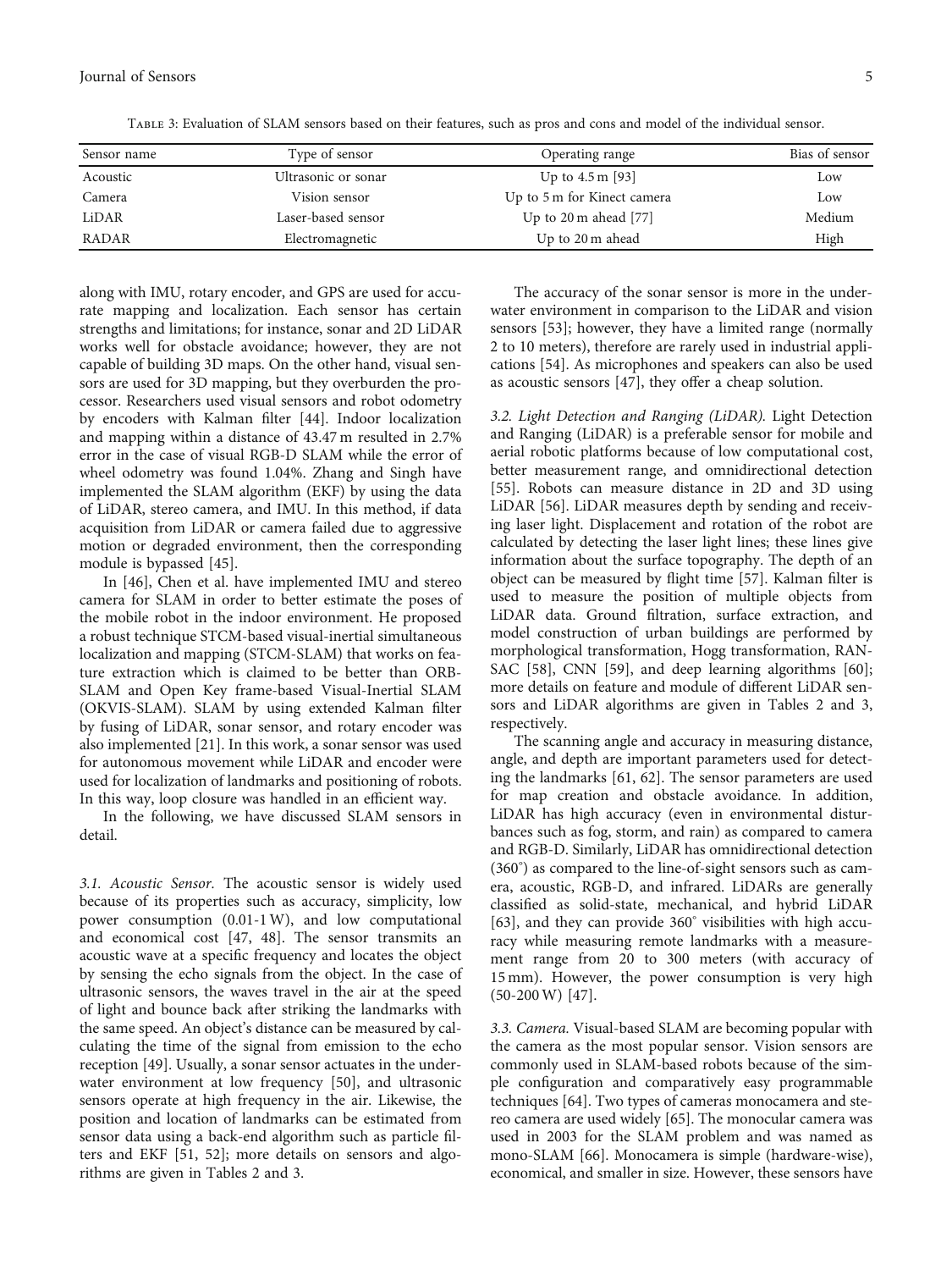<span id="page-5-0"></span>high computational cost when measuring depth. A stereo camera can be used for reducing the computational cost while measuring the depth [\[67\]](#page-13-0).

Feature-based and direct approaches are used to solve V-SLAM. A feature-based filter is used with the help of the Kalman filter [\[68\]](#page-13-0); however, it has a high computational cost as it increases the state vector for a large environment. The loop closure problem can be solved proficiently with the help of a feature-based technique [\[69\]](#page-13-0). V-SLAM is solved with the direct method as well. It uses images directly without using any feature. In this technique, direct tracking, mapping, and large-scale direct monocular (LSD) method are used. The dense technique is also used as a direct method and is generally used for measuring depth pixels [\[62\]](#page-13-0). Calibration of cameras (stereo camera, monocular camera) is always a requirement for measuring the accurate depth of the landmarks. The intrinsic and extrinsic parameters of the camera are required to exploit the calibration. The pose of a camera can be found by extrinsic parameters of the camera. The intrinsic parameters consist of focal length, focal point, principal points, and pixel per unit length [[70](#page-13-0)]. In machine learning and deep learning, CNN and regression are used for solving visual-based SLAM (for more details, see Table [2](#page-3-0)). The range of a monocular camera is dependent on the resolution of pixels and electronics of the camera with the combination of its intrinsic and extrinsic properties. Power consumption for a monocular and stereo camera is 0.01-10W and 2-15W [[47](#page-12-0)], respectively.

3.4. Microsoft Kinect Sensor (RGB-D). The Microsoft Kinect sensor is one of the widely used sensors in SLAM because of the combination of vision and range sensors with a simple configuration. It is compact and useful for 3D mapping with average cost-effectiveness. The digital value of this sensor is identical to the monocular camera with the inclusion of depth factor. The main feature of this sensor is the IR transmitter and receiver along with a monocular camera and works on SL (structure light) and TOF (time of flight) technique. The RGB-D sensor was released in November 2010 [\[71](#page-13-0)]. It is mostly used in an indoor environment because the IR emitter and receiver do not make fine patterns in the outdoor environment and generate noise.

The RGB-D camera is an advanced technology in V-SLAM. It is similar to a camera that generates RGB colorbased pixels, with additional depth information. The Kinectfusion method is used for representing a 3D environment with the help of voxel space. The SLAM++ method is used for recognizing the 3D object. Segmentation is used by the segmented object from each other according to their features and depth [\[72, 73](#page-13-0)]. It is comparatively cheaper than LiDAR but is expensive than a camera with a less measurement range [\[47\]](#page-12-0). Power consumption of this sensor is ranging from 2 to 5W.

3.5. RADAR. RADAR technique is an emerging technology in the SLAM used for measuring long-range distance. A rotating antenna is used in RADAR for localizing the landmarks by emitting the radio waves. RADAR is a robust sensor and can work in every environment such as dust, rainy,

day, and night. A moveable antenna is stroked in RADAR which can rotate up to 360° degrees for data acquisition [\[74\]](#page-13-0). RADAR used in mobile robots is smaller in size, and its range varies from 3 m to 40 m [\[75\]](#page-13-0) which depends on the power of the emitted RADAR radio waves. The cost of a RADAR sensor depends on its size and technique used such as IR, radio, and UV wave [[76](#page-13-0)]. If we compare two different types of RADAR and LiDAR, such as MPR (RADAR) and Velodyne VLP-16 (LiDAR), the linear range of MRP is up to 20 m and Velodyne VLP-16 LiDAR can measure up to 40 m. Moreover, the angular resolution of LiDAR and RADAR is 0.4° and 1.8°, respectively [[77](#page-13-0)].

RADAR is a new sensor in the SLAM-based robot, and a few methods used for this sensor are identical with that of the LiDAR. It acquires the data from each side by transmitting the radio signal while rotating the antenna and monitoring the echo signal. The feature-based method [\[78](#page-13-0)], RANSAC, Kalman filter, and particle filter are used for processing the sensor data [[79](#page-13-0), [80](#page-13-0)]. Panorama is used for combining the whole side in one image for localizing landmarks [\[81](#page-13-0)].

The SLAM algorithm consists of various parameters which are integrated employing various methods such as extended Kalman filter (EKF) and particle filter to minimize errors such as sensor artifacts, robot status, and landmark positions. Sensor errors include human error, random error, and corresponding errors. Due to a similar location in the environment, the closure loop can produce errors. These errors are resolved using SLAM-based algorithms such as EKF, particle filter, and FastSLAM (for more details, see Table [2](#page-3-0)).

### 4. A Comparison of SLAM Sensors

Every sensor has unique strengths and certain limitations. Sensor selection depends upon cost, environment (workspace), computational cost, accuracy, and measuring range (space required during sensing). Each system can have a different priority; for example, in some cases, cost-effectiveness is the top priority while sometimes accuracy is the requirement. The sensor's ability to perform well in the desired environment and range measurement are the top priorities. In this section, we will discuss some important factors which are linked with the selection of a sensor.

4.1. Computational Cost. The computational cost plays an essential role in the selection of the SLAM sensor. Calculations performed on SLAM-based mobile robots are very complex because of complex signals; therefore, sensor data requires a high-end processor for processing. In order to achieve high accuracy during localization, a computer's microprocessor should be very fast. Implementing such a demanding process on embedded microcomputers is a challenging task. For example, a vision sensor camera provides abundant information in the form of a pixel. A camera with  $1024 \times 840 \times 3$  pixels provides 2.5 megabytes' data in one count. In such a case, a computer or microcontroller should have good processing speed for smooth operation. The camera acquires data in digital form, i.e., a huge matrix, which increases the computational cost in comparison to other sensors. RADAR rotates 360° during landmark localization;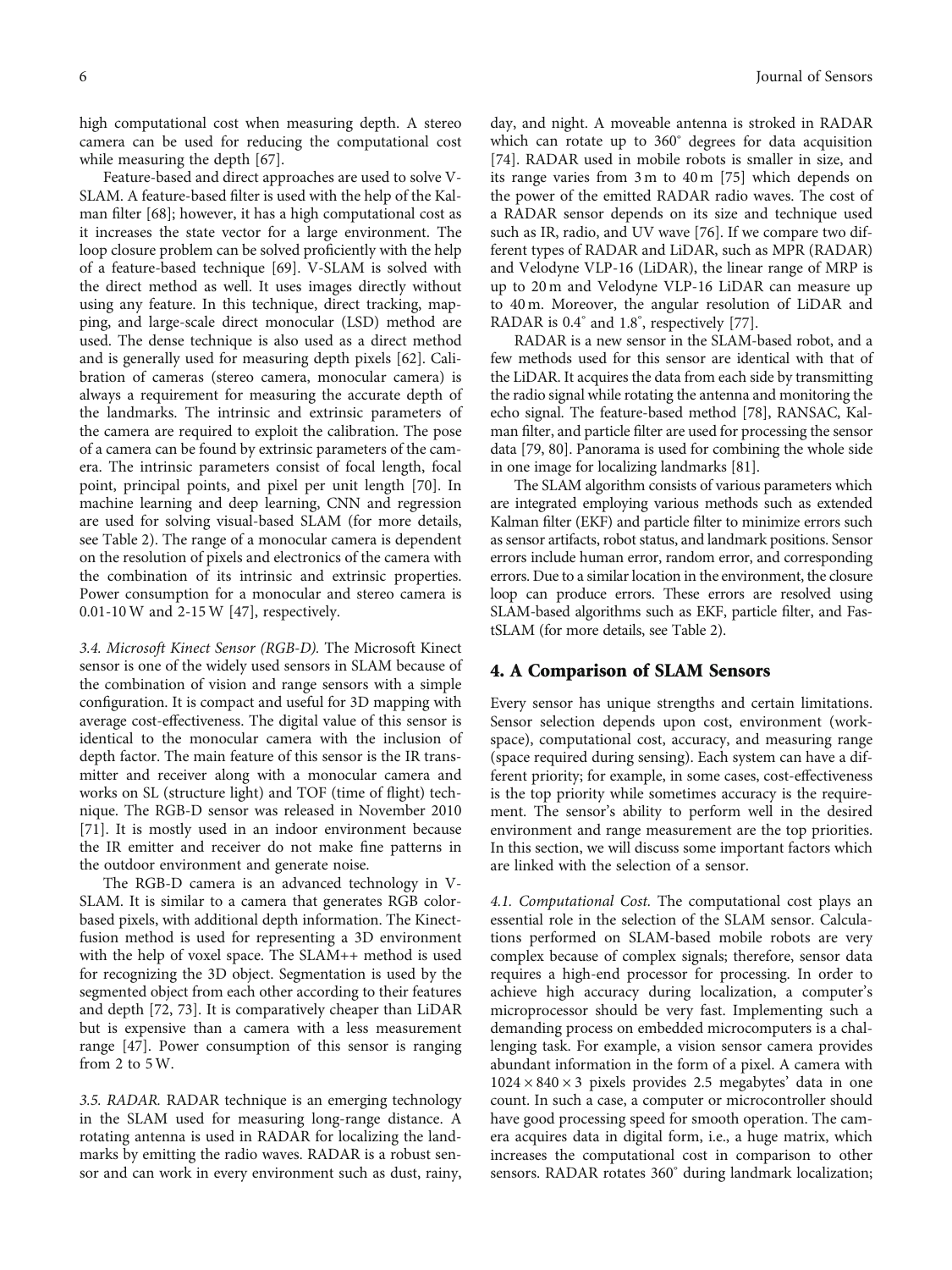the panoramic method is used to integrate all directional data in one image or matrix; this needs a remarkably highcapacity RAM and processor. On the other hand, LiDAR is a good sensor for use in average computer hardware or microcontroller. It provides the required information in every possible direction of the robot, and the required signal of the sensor can work at low microprocessor systems. The acoustic sensor is also a good choice because of its low computational cost.

The feature-based visual SLAM method requires less computational cost. On the other hand, the direct visual SLAM method needs high computational cost because of a lot of mathematical calculations during the operation. However, the feature-based method does not perform well during motion. Therefore, LiDAR or sonar sensors are used in the SLAM when computational cost is the top priority. RGB-D sensor properties are also related to a monocular and stereo camera without distance measurement. Based on these parameters, priorities are assigned (for every cited sensor) for AHP. The result of AHP map is shown in Figure 4.

Figure 4 shows the computational cost for the SLAM sensor calculated with the analytical hierarchy process (AHP). The acoustic sensor needs a minimum computer hardware system that is composed of one digital value like 2 to 5 m for SLAM-based robots; however, all cited sensors require good computational hardware. LiDAR signals need an average microcontroller and computer hardware system. The signal emitted from LiDAR consists of 25 to 360 digital values depending on the angular resolution. The computer can solve these numbers, smoothly. RADAR comes next in priority in SLAM sensors. The signal received from RADAR is also similar to LiDAR but needs a panorama method for its integration, which increases its complexity. To solve vision sensors' and RGB-D sensors' signals, the system needs a complex algorithm. For SLAM sensors, researchers used computer specifications as given in Table [4](#page-7-0).

4.2. Measuring Range. For a mobile robot, the ability to measure accurate range is an important factor. A monocular vision sensor has a major issue in range measurement. Usually, a stereo camera sensor is utilized for range measurements; however, its accuracy is low as compared to LiDAR, sonar, and RADAR. In RGB-D, data acquisition raises complexities for range measurement and needs an end computing machine for solving the range measurement algorithm, but the depth measuring parameter (RGB-D is the parameter for measuring depth) is superlative as compared to monocamera and stereo camera. Sonar sensors are lowcost; however, they possess a lower measurement range (2- 5 m), which is insufficient for an industrial mobile robot. RADAR sensors are popular in mobile robots for longrange measurements. LiDAR (20-300 m) is the preferred choice for range measurement in comparison to other sensors because of the low computational cost. Figure [5](#page-7-0) and Table [3](#page-4-0) show a comparison of the nominal measurement ranges of the SLAM sensors.

4.3. Environment. A self-exploring mobile robot encounters a number of environment-related challenges such as com-



16%

48% Acoustic sensor Camera RADAR LiDAR RGB-D

5%

Figure 4: Illustration of computational cost for different SLAM sensors (calculate from AHP); higher value shows lower computational complexity.

plex geographical features and obstacles. Every SLAM sensor has certain limitations in different environmental conditions. An ideal SLAM sensor should be robust enough to work perfectly in different environmental conditions such as during a bright and sunny day, dust, rain, or smoke. The performance of the camera is heavily compromised in the above-stated conditions. This can lead to fatal errors in data acquisition and interpretation; for example, at night, a camera gives all-zero digital values in an image. However, IR cameras can work well in bad weather conditions with a major compromise in the accuracy in case of rain and smoke. Similarly, the Kinect sensor also has some drawbacks such as pixel by pixel digital data (can be zero while night or smoke environment condition) similar to the vision sensor. LiDAR perfectly works in every environment excluding underwater environment [[99](#page-14-0)]. A sonar sensor also works in every environment, but it can generate artifacts in data acquisition. RADAR is one of the best choices for working in every environment without any compromise in accuracy. Figure [6](#page-7-0) shows efficiency and compatibility ranking of different SLAM sensors in multiple environmental conditions. Based on these parameters, we assign priorities (for every cited sensor) on AHP. According to the AHP results, RADAR works well in different environmental conditions while camera and RGB-D are equally ranked, and they have the lowest performance in the case of bad environmental conditions such as smoky and rainy weather.

4.4. Cost-Effectiveness. Cost is another major factor influencing the selection of the SLAM sensor because every designer desires to make a low-cost autonomous robot. It is hard to compare the sensors while concerning cost because it depends on the properties of sensors like accuracy, size, life, range, and resolution. The acoustic sensor is one of the cheapest sensors among all SLAM sensors. A monocular camera is slightly expensive as compared to the sonar sensor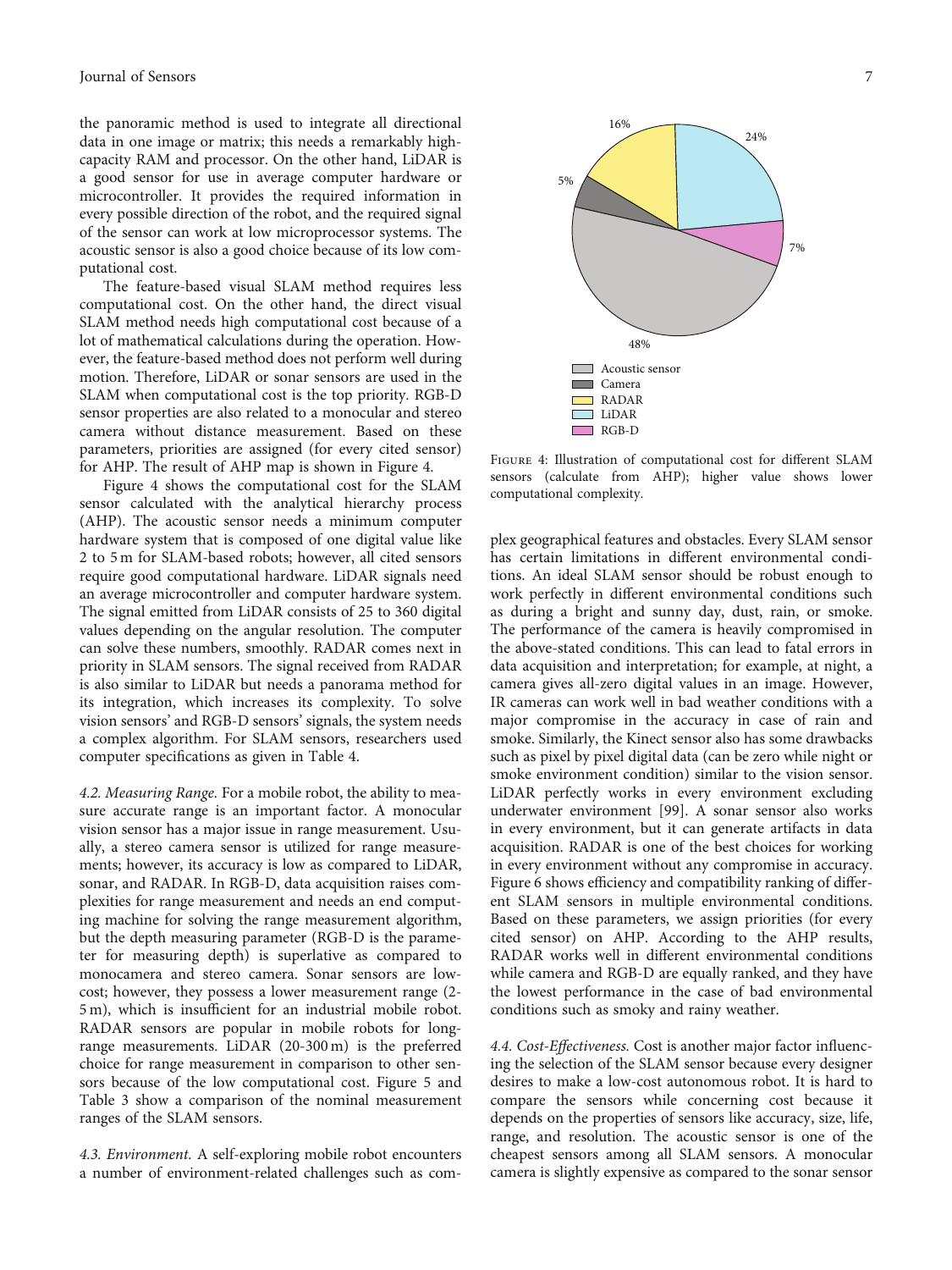|  | TABLE 4: A survey of software systems required for sensors. |  |  |
|--|-------------------------------------------------------------|--|--|
|  |                                                             |  |  |

<span id="page-7-0"></span>

| Sensor       | Specification                                                                                                                             |
|--------------|-------------------------------------------------------------------------------------------------------------------------------------------|
| Acoustic     | Intel Core i5-3317U 1.70 GHz CPU and 16 Gb RAM with MATLAB 2017a and vision toolbox software [94]                                         |
| Camera       | Core i7-6700 CPU with 64-bit Ubuntu Linux [95]                                                                                            |
| LiDAR        | Desktop PC with 6 GB RAM along with 64-bit operating system and 2.27 GHz Intel <sup>®</sup> Xeon® processor [96]                          |
| <b>RADAR</b> | An Intel i7-5557U processor, 16 GB RAM, SSD storage [97]                                                                                  |
| $RGB-D$      | Intel Core i5-6600 CPU (four cores @ 3.30 GHz), 16 GB of RAM, and raspberry Pi (4) microcontroller<br>with 4 GB of RAM are also used [98] |



FIGURE 5: The average measurement range limits are based on the literature for the autonomous mobile robot, in which LiDAR is superior and camera is not preferable for range measurement [[48,](#page-12-0) [75](#page-13-0)].



Figure 6: Pie chart represents compatibility ranking of the listed sensors in multiple environmental conditions; selection priority is assigned to the sensor which has high compatibility indicator (value) estimated by AHP.

but less expensive as compared to other sensors. RGB-D is widely used in SLAM-based robots as it has an average cost, but well in computational complexity as compared to the camera. RADAR is also a new emerging sensor and has variations in prices depending on the properties. However, RADAR used for the autonomous robot is much cheaper as compared to ordinary RADAR. LiDAR is the most expensive sensor used for a mobile robot, but the cost of LiDAR drastically changes depending on its properties such as angular resolution, range measurement, range resolution, and scan angle [\[100\]](#page-14-0).

4.5. Accuracy. Accuracy in localization and mapping depends on the used algorithm, environment, and range of the sensors. However, here, we are considering accuracies in the range which is provided by the manufacturers such as HR304 (acoustic sensor) which has 3 mm [[101](#page-14-0)], and LiDAR sensor (YD-LiDAR) systematic error is 2 cm, while the range of sensors is more than 10 m [\[102\]](#page-14-0). The accuracy of the camera for measuring the 3D was ranging from 0.001 to 5.358% [[103](#page-14-0)], and accuracy of the RGB-D sensor was recorded up to 60 mm [\[104\]](#page-14-0). RADAR has means translation error up to 62 mm [\[105\]](#page-14-0).

### 5. Map Building in SLAM and Sensor

The map is a symbolic representation of the environment in SLAM, where robots localize themselves and landmarks. The map has two mediums, static and dynamics. In the static map, every object in the environment is static. The sensor output is combined after finding a proportional scale of the object with respect to the stationary world for building a map of static environment called active mapping [[106\]](#page-14-0). In the dynamic map, objects are in movement and continuously changing the environment. Various classifications of SLAM have been discussed based on its working. SLAM map-based classifications are online, offline, active, and full SLAM. In online SLAM, the previous and current poses of the robot are estimated in the perspective of the map. In full SLAM, it estimates both map and complete navigated path (history of path) by the robot in the map. In active SLAM, the robot actuates autonomously and acquires data of the environment for mapping. On the other hand, in passive SLAM, the robot is actuated manually and receives the data with the help of sensors autonomously.

In a real-world scenario, static environment is not realistic due to motion of people, cars, and animals. The two types of dynamic objects are identified, such as high dynamic object and low dynamic object [\[107\]](#page-14-0). In high dynamics, objects are changing their location abruptly and sensors observe such types of objects for a short time. On the other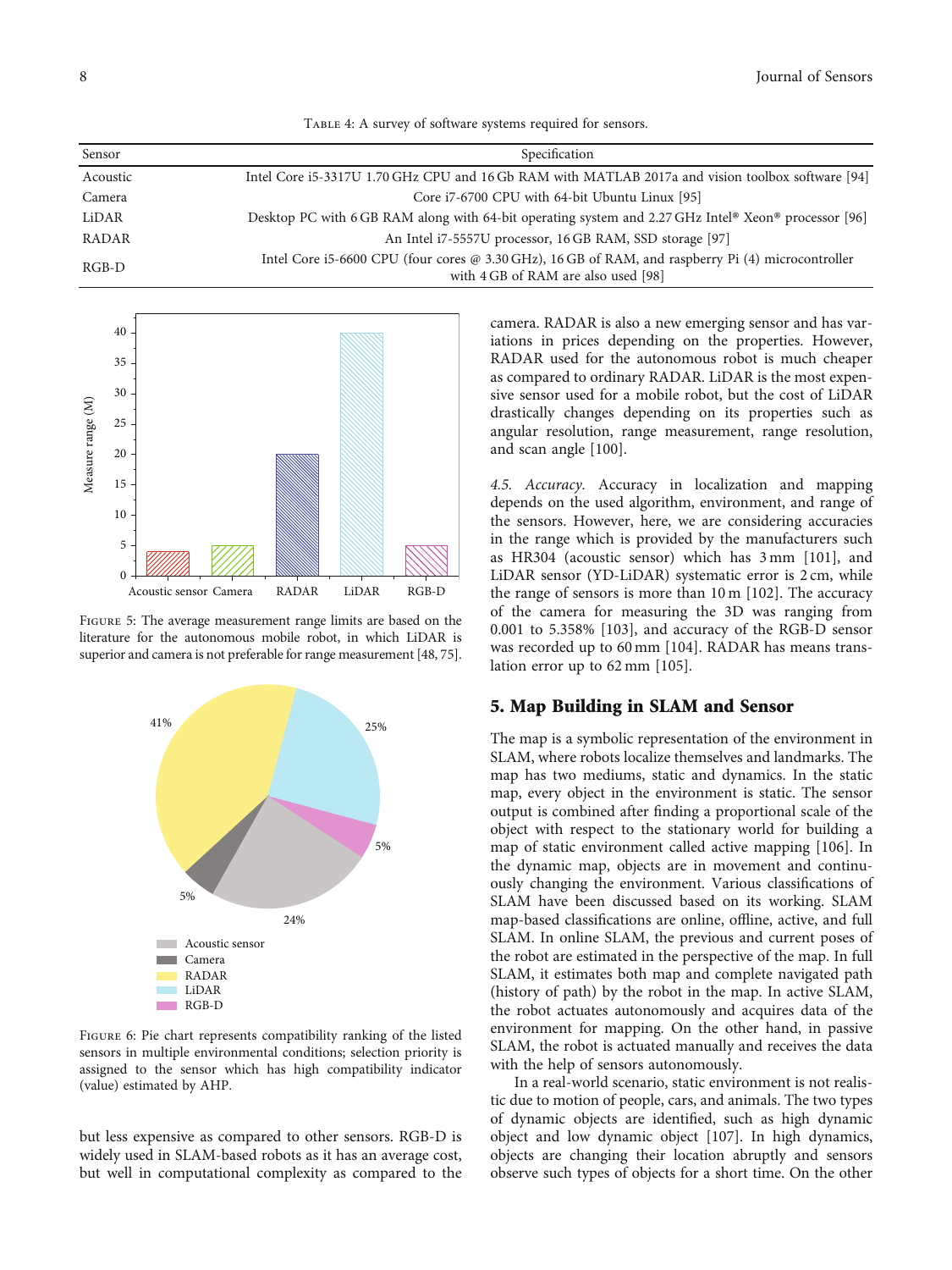### <span id="page-8-0"></span>Journal of Sensors 9

| TABLE 5: Survey of build mapping with the neip of sensors in different environments. |                |  |
|--------------------------------------------------------------------------------------|----------------|--|
| Main features                                                                        | Mapping output |  |
| Acoustic sensors                                                                     |                |  |
|                                                                                      | 800            |  |
|                                                                                      | 600            |  |
|                                                                                      | 400            |  |

Table 5: Survey of build mapping with the help of sensors in different environments.

The acoustic sensor can be used to create a 2D map of the environment while keeping track of the obstacles which the robot might face during its course of action. These sensors when combined with the Gaussian random variables can minimize the mapping uncertainty significantly. Another method to generate a 2D map using acoustic sensors is SONAR. However, this type of mapping is limited to the provision of grid mapping [[108\]](#page-14-0).



A map of the indoor environment [[109\]](#page-14-0)



Mapping of the indoor environment [[111\]](#page-14-0)

Mapping of the indoor environment [[112\]](#page-14-0)



Mapping of the outdoor environment [\[113](#page-14-0)]

#### Camera

Vision-equipped robots proved to be very useful in carrying out the task of SLAM. The use of cameras facilitates localization of robots. Camera and robot interaction network makes the exploration easier. However, these systems suffer from the challenges of camera calibrations [\[110](#page-14-0)]. Another advantage of using camera systems is the ease in collaboration of multiple robots and their observations which can work together to extract the visual landmarks for better loop closure [\[111\]](#page-14-0).

LiDAR

LiDAR sensors are usually used for long-range measurements, and they are more accurate. Moreover, they can attain highly dense observations which can easily detect special features like corners in indoor environments [[112\]](#page-14-0). Despite the advantages of LiDAR sensors, loop closure is always a challenge to attain due to the difficulty in extracting key features. Therefore, these sensors are often paired with various control networks for back-end optimization [[113\]](#page-14-0).

### RADAR

RADAR sensors proved to be substantially useful for outdoor SLAM because of the provision of relative map observations. They are useful for map management, data association, and handling outdoor environments [[114\]](#page-14-0).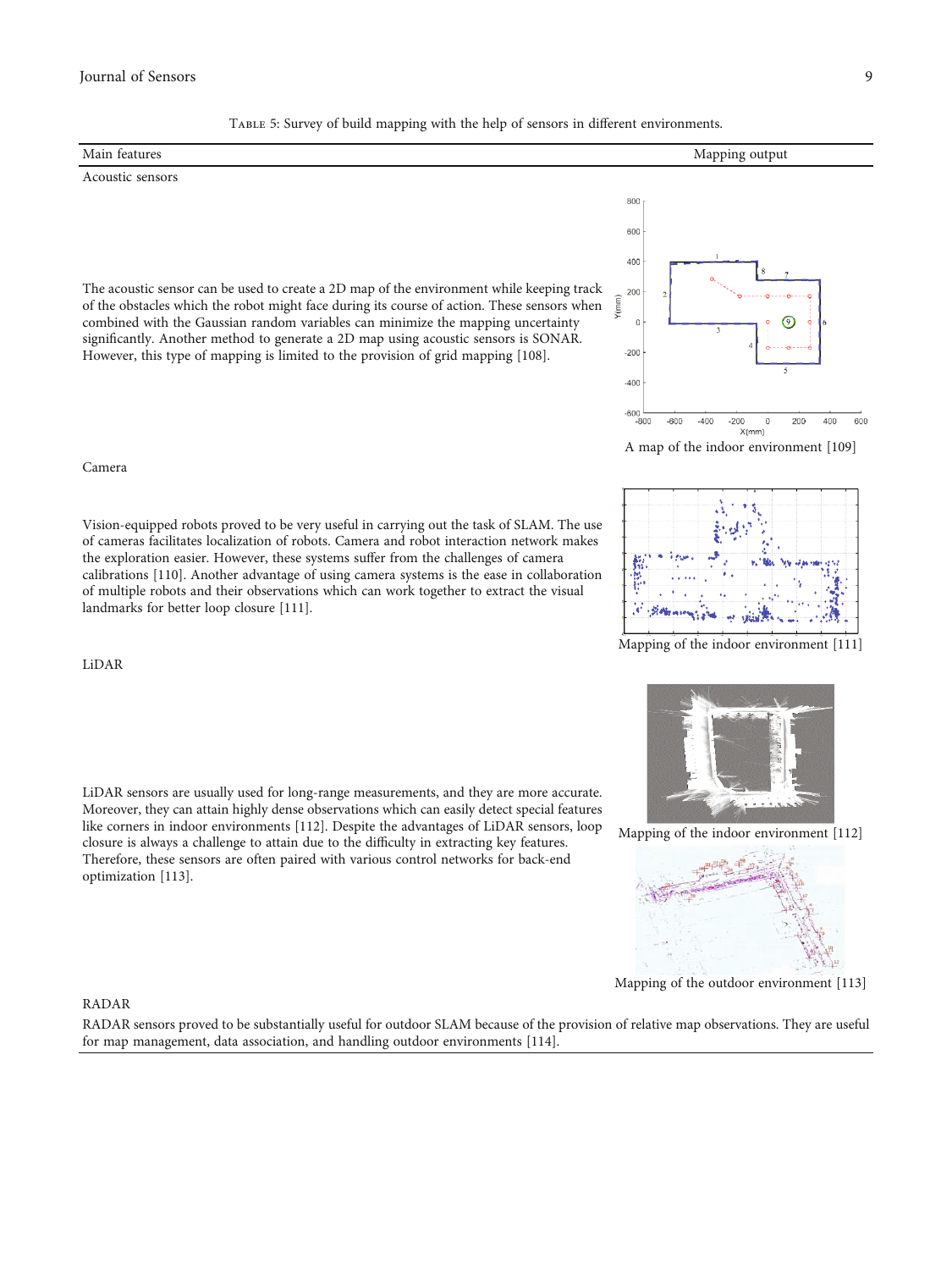Table 5: Continued.

<span id="page-9-0"></span>

Kinect sensor belongs to a special class of vision-based sensors, where the sensor has the ability to produce a 3D map. These sensors perform with better accuracy as compared to the LASER sensor; however, it has a limited field of view which renders applications limited in many practical ways [\[115](#page-14-0), [116\]](#page-14-0).



Mapping of the indoor environment [[115\]](#page-14-0)

|  | TABLE 6: Parameter used for AHP. |  |  |
|--|----------------------------------|--|--|
|  |                                  |  |  |

| AHP parameters    | Selection                                                                                     |
|-------------------|-----------------------------------------------------------------------------------------------|
| Selection of goal | SLAM sensors                                                                                  |
| Criteria          | Cost-effectiveness, measuring range, computational cost, accuracy, and environmental behavior |
| Subcriteria       | Acoustic sensor, camera, LiDAR, RADAR, and Microsoft Kinect sensor                            |

hand, in the lower dynamic object, the object moves with low frequency; even most sensors cannot observe the movement of objects such as movement of doors and furniture movement. A sensor with good accuracy can detect abrupt changes. Table [5](#page-8-0) shows different approaches that have been used for building a map using different sensors.

### 6. Optimization of Selecting SLAM Sensor Process Using Analytical Hierarchy Process

The AHP method is a technique used for the selection of objects based on their properties. It is a decision-making approach introduced by Saaty [\[117\]](#page-14-0). It is used for different applications such as healthcare items, industrial sensors, and government substances. It is a mathematical implementation and useful approach for dealing with decision-making of a complex problem. The goal of this technique is to select the most suitable leading category. In this technique, the decider sets priorities according to his experience, and based on his priorities, this technique gives suitable decisions in the selection of categories, as in our case it will calculate the sensor value mathematically.

Multicriteria Decision-Making (MCDM) is a method used in the normalization technique to generate an aggregate of the categories. An important point of this method is to find the best result from a set of priorities. Data normalization is a necessary part of the decision-making process, which transfers input data into numerical data to compare the result, rate, and ranks for selecting the best items. The AHP covers mathematical properties (of SLAM sensor) and required preferences such as cost, computational complexity and reliability for the environment, and range. The complexities of a problem can be reduced by converting each preference into pairwise comparison [\[118\]](#page-14-0).

The main object of using AHP is the selection of the best sensor for SLAM. Cost-effectiveness, measuring range, com-

putational cost, and environmental behavior were set as criteria for the selection of a sensor. Acoustic sensor, camera, LiDAR, RADAR, and Microsoft Kinect sensor have been set as subcriteria for selection of the best sensor (see Table 6 for more details).

AHP technique verification can be found through the following parameters. The consistency ratio (CR) is a ratio of the consistency index by the corresponding random matrix. The consistency ratio must be less than 0.01 values for consistency of weights. In equation (2), *A* is multiple stones with *W* weights. The multiplication result of *A* · *W* is  $\lambda$  max. *W*,  $\lambda$  max shows the larger eigenvalues of the matrix. All eigenvalues are zero except one. So, the sum of the eigenvector is equal to the trace of matrix *A*. On the other hand, to make *W* unique, normalization has been done on its matrix by dividing its values by their sum.  $\lambda$  max  $\geq n$  shows that *A* is consistent:

$$
A \cdot w = \lambda \max \cdot w, \quad \lambda \max \ge n. \tag{2}
$$

Small changes in *A* implies that *λ* max deviates from *n*, which makes a deviation in *n* from consistency called consistency index (CI). The formula of CI is given in

$$
CI = \frac{\lambda \max - n}{n - 1}.
$$
 (3)

- (i) *A*: pairwise in the form of vector
- (ii) *W*: normalized weight in the form of vector
- (iii) *λ* max: maximum eigenvalue
- (iv) *n*: eigenvalues of *A*
- (v) *aij*: numerical pairwise values *i* and *j*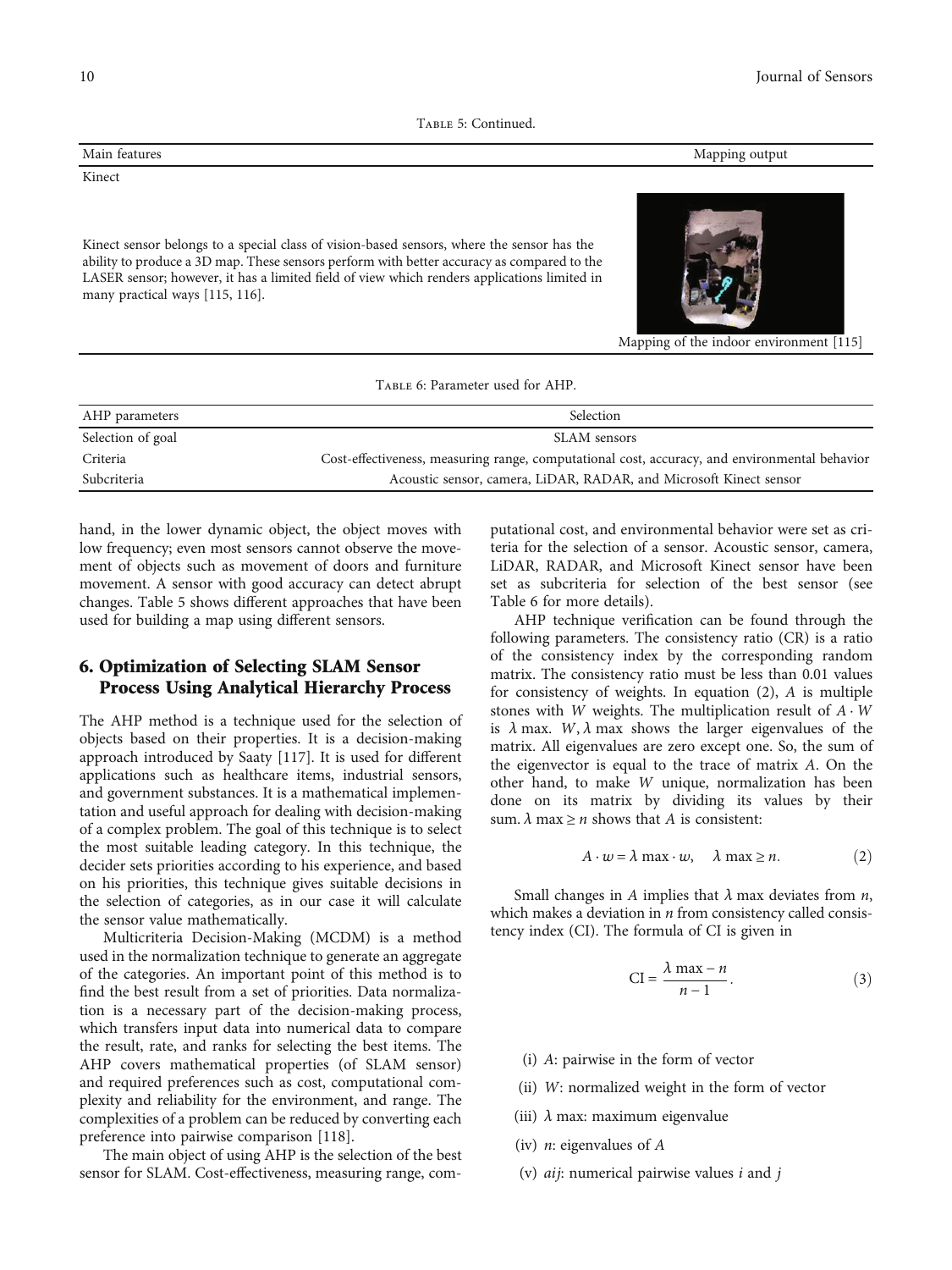<span id="page-10-0"></span>

FIGURE 7: Analytical rating process (AHP) results for the sensors based on cost-effectiveness, computational complexity, environment, accuracy, and range measurement.

Table 7: Final results based on analytical hierarchy process (AHP). Sensors are ranked based on the set priorities which are sensor performance in environment, cost-effectiveness, measuring range, accuracy, and computing complexity.

| Sensor type     | Priority | Rank                   |
|-----------------|----------|------------------------|
| LiDAR           | 29.92%   |                        |
| <b>RADAR</b>    | 29.21%   | $\mathfrak{D}_{\cdot}$ |
| Acoustic sensor | 24.36%   | 3                      |
| Visual sensors  | 9.45%    |                        |
| $RGB-D$         | 7.11%    | 5                      |

The average consistency of consistency index at the same matrix index is called random index (RI). Hence, the ratio of consistency index by the random index is called consistency ratio as shown in equation (4). Values of CR less than 0.1 show the inconsistency in setting the criteria or subcriteria:

$$
CR = \frac{CI}{RI}, \quad CR \le 10\%.
$$
 (4)

Our requirement for selecting SLAM sensors consists of some priorities such as cost-effectiveness, computational complexity, environment, accuracy, and range. These priorities can be changed based on requirements (depending on users). For high-budget projects, accuracy, working environment, and range are the main focus. However, in the case of a low budget, more priorities are given to the cost and computational complexity of the sensors. Therefore, we have given more importance to the environment and range measurement for a mobile robot. The analytical hierarchy process comprises five sensors (acoustic sensor, camera, RADAR, LiDAR, and RGB-D) that have been shown for the SLAM problem. Figure 7 shows that the acoustic sensor is a superior sensor based on cost-effectiveness, and the vision sensor ranks second. In the case of the environmental factor, RADAR is on the top to work in all environmental disturbances and LiDAR is the second-best based on the numerical value. Based on computational complexity, the acoustic sensor is one of the most reliable sensors and LiDAR can also be used with low-speed computing machines. While considering range as the prime factor,

LiDAR is the best choice with the range capabilities of 20- 100 m.

All calculation was performed online in the AHP software [[119](#page-14-0)]. According to the AHP results as shown in Table 7, LiDAR can be the best sensor because of its high range, better performance in different environmental conditions, high accuracy, and average computational cost. RGB-D is the lowest in ranking because of the low range and bad environmental reliability.

### 7. Conclusion

In this paper, SLAM sensors have been compared based on cost, computational complexity, environment, accuracy, and range as the key performance indices. In addition, a holistic review of the SLAM sensors is provided. Autonomous robots depend on sensor data for localization, pose and location estimation of the robot, and map building. Proper sensor selection for the desired application is highly important, and such selection using the AHP-based method can be an appropriate choice. The AHP method with the set priorities (as stated above) shows that LiDAR is the best choice for long-range applications as compared to acoustic, vision sensors, RADAR, and RGB-D sensors. In addition, SLAM sensors such as acoustic, vision, LiDAR, RADAR, and RGB-D are discussed in detail. Our study suggests that RADAR is widely explored for application in autonomous mobile robotics. Vision sensors provide more details about the environment; however, complex algorithms and computational complexity are the limitations. The acoustic sensor is cost-effective with a linear output; however, limited range is its key limitation. AHP analysis reveals that LiDAR is preferable among all the cited sensors for the SLAM problem due to the long range, minimal computational complexity, and capability to work in noisy and foggy environments. The analysis further shows that RADAR can be the second choice after LiDAR due to its optimal measurement range and normal performance in diverse environmental conditions.

### Abbreviations

| SLAM: | Simultaneous localization and mapping |
|-------|---------------------------------------|
| AHP:  | Analytical hierarchy process          |
| P:    | Probability distribution              |
| U:    | Robot odometry                        |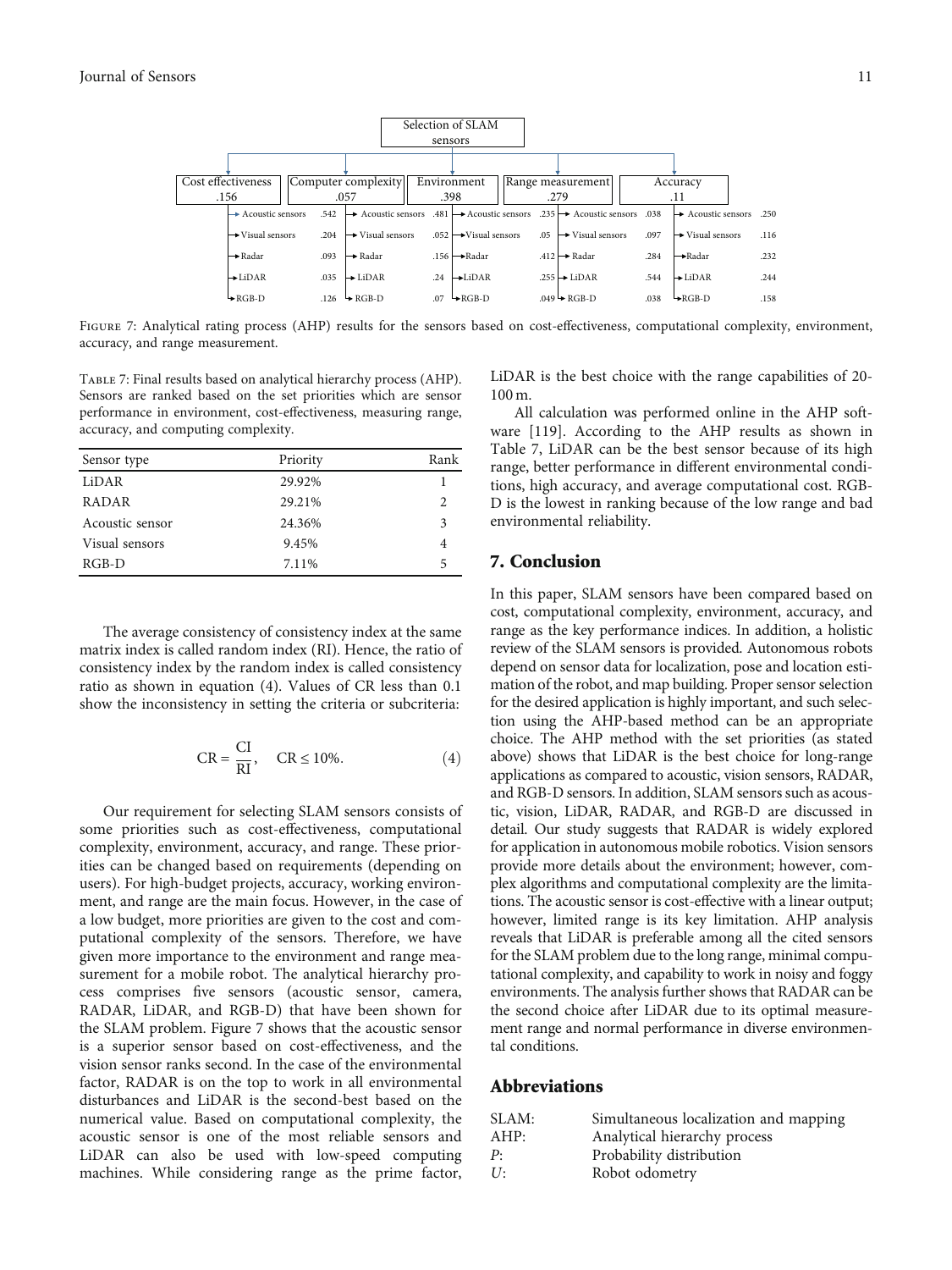<span id="page-11-0"></span>

| Frequency-modulated continuous wave. |
|--------------------------------------|
|                                      |

### Data Availability

The article is a rigorous literature review, and an online AHP software is used for SLAM sensor comparison. All papers and tools used are well cited.

### Conflicts of Interest

The authors declare that they have no conflicts of interest.

### Acknowledgments

We thank the Pakistan Science Foundation (PSF) for supporting this research through funding under grant PSF/NSLP/C-NUST (746) and support by Robot Maker Lab, National Centre of Robotics and Automation, National University of Sciences and Technology. Muhammad Shahzad Alam Khan thanks NUST, for financial support for his MS degree.

### References

- [1] W.-S. Choi, J.-G. Kang, and S.-Y. Oh, "Measurement noise estimator assisted extended Kalman filter for SLAM problem," in 2009 IEEE/RSJ International Conference on Intelligent Robots and Systems, St. Louis, MO, USA, 2009.
- [2] S. Huang and G. Dissanayake, "Convergence and consistency analysis for extended Kalman filter based SLAM," IEEE Transactions on Robotics, vol. 23, no. 5, pp. 1036–1049, 2007.
- [3] Y. Gao, S. D. Sun, D. W. Hu, and L. J. Wang, "An online path planning approach of mobile robot based on particle filter," Industrial Robot: An International Journal, vol. 40, no. 4, pp. 305–319, 2013.
- [4] G. A. Kumar, A. K. Patil, R. Patil, S. S. Park, and Y. H. Chai, "A LiDAR and IMU integrated indoor navigation system for UAVs and its application in real-time pipeline classification," Sensors, vol. 17, no. 6, p. 1268, 2017.
- [5] S. C. Yun, S. Parasuraman, and V. Ganapathy, "Dynamic path planning algorithm in mobile robot navigation," in 2011 IEEE Symposium on Industrial Electronics and Applications, Langkawi, Malaysia, 2011.
- [6] D. Janglová, "Neural networks in mobile robot motion," International Journal of Advanced Robotic Systems, vol. 1, no. 1, p. 2, 2004.
- [7] Q. Zhu, Y. Han, P. Liu, Y. Xiao, P. Lu, and C. Cai, "Motion planning of autonomous mobile robot using recurrent fuzzy neural network trained by extended Kalman filter," Computational intelligence and neuroscience, vol. 2019, Article ID 934575, 2019.
- [8] F. Rubio, F. Valero, and C. Llopis-Albert, "A review of mobile robots: concepts, methods, theoretical framework, and applications," International Journal of Advanced Robotic Systems, vol. 16, no. 2, p. 172988141983959, 2019.
- [9] S. G. Tzafestas, "Mobile robot control and navigation: a global overview," Journal of Intelligent & Robotic Systems, vol. 91, no. 1, pp. 35–58, 2018.
- [10] A. R. Khairuddin, M. S. Talib, and H. Haron, "Review on simultaneous localization and mapping (SLAM)," in 2015 IEEE International Conference on Control System, Computing and Engineering (ICCSCE), Penang, Malaysia, 2015.
- [11] X. Chen, H. Sun, and H. Zhang, "A new method of simultaneous localization and mapping for mobile robots using acoustic landmarks," Applied Sciences, vol. 9, no. 7, p. 1352, 2019.
- [12] C. Ilas, "Electronic sensing technologies for autonomous ground vehicles: a review," in 2013 8th International Symposium on Advanced Topics in Electrical Engineering (ATEE), Bucharest, Romanian, 2013.
- [13] J. Frtunikj, V. Rupanov, M. Armbruster, and A. Knoll, "Adaptive error and sensor management for autonomous vehicles: model-based approach and run-time system," in International Symposium on Model-Based Safety and Assessmemt, Springer, 2014.
- [14] R. C. Smith and P. Cheeseman, "On the representation and estimation of spatial uncertainty," The international journal of Robotics Research, vol. 5, no. 4, pp. 56–68, 1986.
- [15] J. J. Leonard and H. F. Durrant-Whyte, "Mobile robot localization by tracking geometric beacons," IEEE Transactions on Robotics and Automation, vol. 7, no. 3, pp. 376–382, 1991.
- [16] M. Montemerlo, S. Thrun, D. Koller, and B. Wegbreit, "FastSLAM: a factored solution to the simultaneous localization and mapping problem," in Proceedings of the 8th National Conference on Artificial Intelligence, pp. 593–598, Edmonton, Alberta, Canada, 2002.
- [17] C. Kim, R. Sakthivel, and W. K. Chung, "Unscented FastSLAM: a robust algorithm for the simultaneous localization and mapping problem,"in Proceedings 2007 IEEE International Conference on Robotics and Automation, Rome, Italy, 2007.
- [18] M. R. Walter, R. M. Eustice, and J. J. Leonard, "Exactly sparse extended information filters for feature-based SLAM," The international journal of Robotics Research, vol. 26, no. 4, pp. 335–359, 2007.
- [19] D. Fethi, A. Nemra, K. Louadj, and M. Hamerlain, "Simultaneous localization, mapping, and path planning for unmanned vehicle using optimal control," Advances in Mechanical Engineering, vol. 10, no. 1, 2018.
- [20] W. Rone and P. Ben-Tzvi, "Mapping, localization and motion planning in mobile multi-robotic systems," Robotica, vol. 31, no. 1, pp. 1–23, 2013.
- [21] H. F. F. Abdel Qader, Extended Kalman Filter SLAM Implementation for a Differential Robot with LiDAR, The University of Waikato, 2018.
- [22] C. Debeunne and D. Vivet, "A review of visual-LiDAR fusion based simultaneous localization and mapping," Sensors, vol. 20, no. 7, p. 2068, 2020.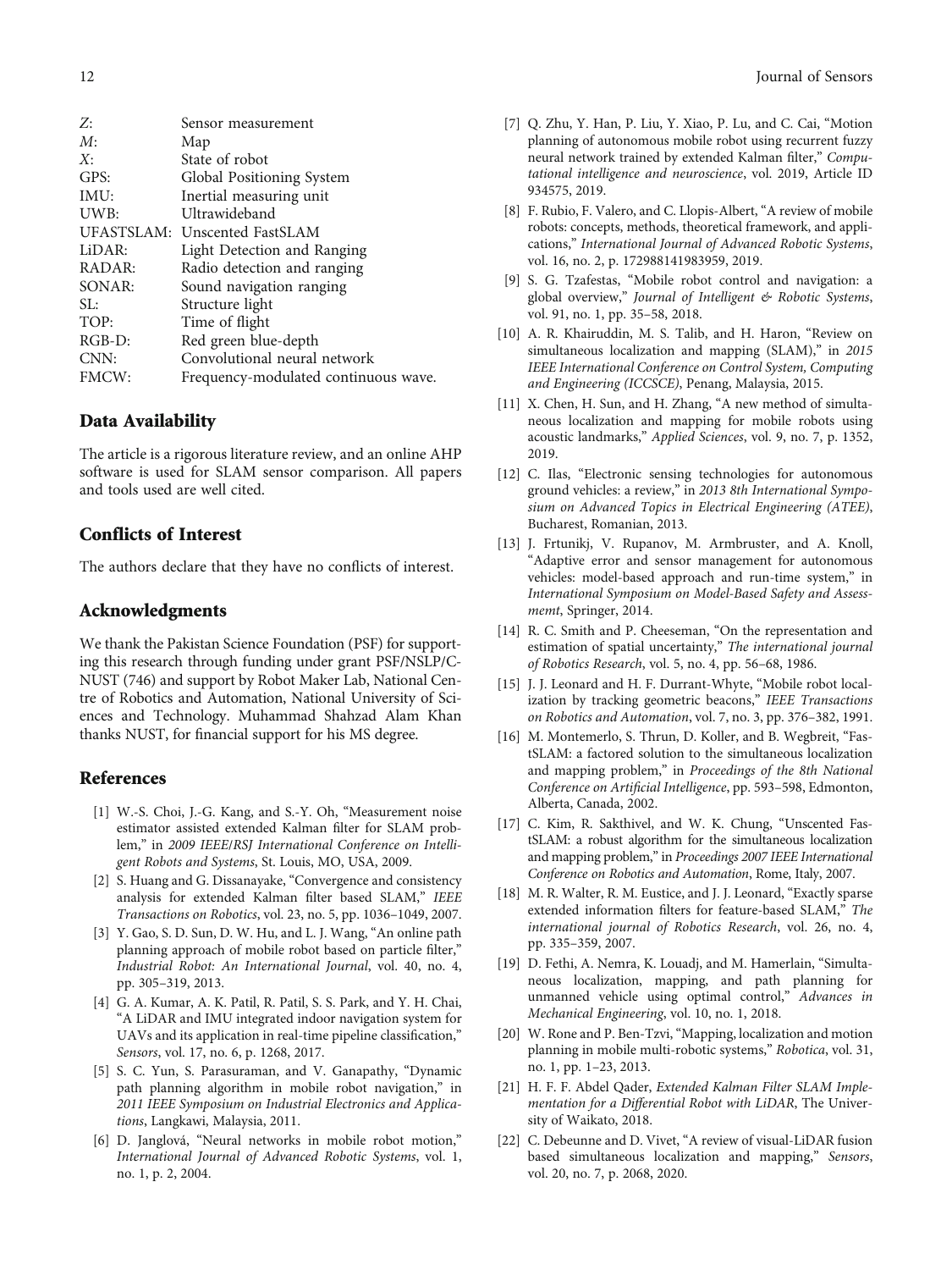- <span id="page-12-0"></span>[23] M. Bošnak and G. Klančar, "Fast and reliable alternative to encoder-based measurements of multiple 2-DOF rotarylinear transformable objects using a network of image sensors with application to table football," Sensors, vol. 20, no. 12, p. 3552, 2020.
- [24] A. Fakharian, T. Gustafsson, and M. Mehrfam, "Adaptive Kalman filtering based navigation: an IMU/GPS integration approach," in 2011 International Conference on Networking, Sensing and Control, Delft, Netherlands, 2011.
- [25] C. He, C. Tang, and C. Yu, "A federated derivative cubature Kalman filter for IMU-UWB indoor positioning," Sensors, vol. 20, no. 12, p. 3514, 2020.
- [26] P. Won, M. Biglarbegian, and W. Melek, "Development of an effective docking system for modular mobile selfreconfigurable robots using extended Kalman filter and particle filter," Robotics, vol. 4, no. 1, pp. 25–49, 2015.
- [27] T. Chong, X. Tang, C. Leng, M. Yogeswaran, O. Ng, and Y. Chong, "Sensor technologies and simultaneous localization and mapping (SLAM)," Procedia Computer Science, vol. 76, pp. 174–179, 2015.
- [28] H. Zhou, Z. Yao, and M. Lu, "Lidar/UWB fusion based SLAM with anti-degeneration capability," IEEE Transactions on Vehicular Technology, vol. 70, no. 1, pp. 820–830, 2021.
- [29] M. J. Segura, F. A. Auat Cheein, J. M. Toibero, V. Mut, and R. Carelli, "Ultra wide-band localization and SLAM: a comparative study for mobile robot navigation," Sensors, vol. 11, no. 2, pp. 2035–2055, 2011.
- [30] A. Bastida-Castillo, C. D. Gómez-Carmona, E. De La Cruz Sánchez, and J. Pino-Ortega, "Comparing accuracy between global positioning systems and ultra-wideband-based position tracking systems used for tactical analyses in soccer," European Journal of Sport Science, vol. 19, no. 9, pp. 1157– 1165, 2019.
- [31] Z. Lu, Z. Hu, and K. Uchimura, "SLAM estimation in dynamic outdoor environments: a review," in International Conference on Intelligent Robotics and Applications, Springer, 2009.
- [32] N. Shaukat, A. Ali, M. Javed Iqbal, M. Moinuddin, and P. Otero, "Multi-sensor fusion for underwater vehicle localization by augmentation of RBF neural network and errorstate Kalman filter," Sensors, vol. 21, no. 4, p. 1149, 2021.
- [33] C.-M. Huang and S.-Y. Shih, "Map memory management for real-time displaying in virtual experience," in 2018 IEEE International Conference on Systems, Man, and Cybernetics (SMC), Miyazaki, Japan, 2018.
- [34] M. S. A. Khan, D. Hussian, S. Khan, F. U. Rehman, A. B. Aqeel, and U. S. Khan, "Implementation of SLAM by using a Mobile Agribot in a Simulated Indoor Environment in Gazebo," in 2021 International Conference on Robotics and Automation in Industry (ICRAI), pp. 1–4, Islamabad, Pakistan, 2021.
- [35] V. De Silva, J. Roche, and A. Kondoz, "Robust fusion of LiDAR and wide-angle camera data for autonomous mobile robots," Sensors, vol. 18, no. 8, p. 2730, 2018.
- [36] V. Nguyen, A. Martinelli, N. Tomatis, and R. Siegwart, "A comparison of line extraction algorithms using 2D laser rangefinder for indoor mobile robotics," in 2005 IEEE/RSJ International Conference on Intelligent Robots and Systems, Edmonton, AB, Canada, 2005.
- [37] H. Lategahn, A. Geiger, and B. Kitt, "Visual SLAM for autonomous ground vehicles," in 2011 IEEE International Conference on Robotics and Automation, Shanghai, China, 2011.
- [38] O. Wasenmüller and D. Stricker, "Comparison of Kinect v1 and v2 depth images in terms of accuracy and precision," in Asian Conference on Computer Vision, Springer, 2016.
- [39] M. O. Aqel, M. H. Marhaban, M. I. Saripan, and N. B. Ismail, "Review of visual odometry: types, approaches, challenges, and applications," Springerplus, vol. 5, no. 1, pp. 1–26, 2016.
- [40] P. Henry, M. Krainin, E. Herbst, X. Ren, and D. Fox, "RGB-D mapping: using Kinect-style depth cameras for dense 3D modeling of indoor environments," The international journal of Robotics Research, vol. 31, no. 5, pp. 647–663, 2012.
- [41] M. Popela, J. Leuchter, and X. P. Cu, "The test and verification of parameters of particular radars using a MRP-4M," in 2019 International Conference on Military Technologies (ICMT), Brno, Czech Republic, 2019.
- [42] R. Salman and I. Willms, "A mobile security robot equipped with UWB-radar for super-resolution indoor positioning and localisation applications," in 2012 International Conference on Indoor Positioning and Indoor Navigation (IPIN), Sydney, NSW, Australia, 2012.
- [43] J. Dickmann, J. Klappstein, M. Hahn et al., "Automotive radar the key technology for autonomous driving: from detection and ranging to environmental understanding," in 2016 IEEE Radar Conference (RadarConf), Philadelphia, PA, USA, 2016.
- [44] A. Ligocki and A. Jelínek, "Fusing the RGBD SLAM with wheel odometry," IFAC-PapersOnLine, vol. 52, no. 27, pp. 7–12, 2019.
- [45] J. Zhang and S. Singh, "Laser–visual–inertial odometry and mapping with high robustness and low drift," Journal of Field Robotics, vol. 35, no. 8, pp. 1242–1264, 2018.
- [46] C. Chen, H. Zhu, L. Wang, and Y. Liu, "A stereo visualinertial SLAM approach for indoor mobile robots in unknown environments without occlusions," Access, vol. 7, pp. 185408–185421, 2019.
- [47] M. Zaffar, S. Ehsan, R. Stolkin, and K. M. Maier, "Sensors, slam and long-term autonomy: a review," in 2018 NASA/ ESA Conference on Adaptive Hardware and Systems (AHS), Edinburgh, UK, 2018.
- [48] L. Yang, R. Dang, C. Song, and Z. Xu, "Reference phase stabilizer for distributed underwater sonar systems," Sensors, vol. 18, no. 12, p. 4279, 2018.
- [49] I. Paunović, D. Todorović, M. Božić, and G. S. Đorđević,"Calibration of ultrasonic sensors of a mobile robot," Serbian Journal of Electrical Engineering, vol. 6, no. 3, pp. 427–437, 2009.
- [50] S. Zandara, P. Ridao, D. Ribas, A. Mallios, and A. Palomer, "Probabilistic surface matching for bathymetry based slam," in 2013 IEEE International Conference on Robotics and Automation, Karlsruhe, Germany, 2013.
- [51] G. P. Huang, A. I. Mourikis, and S. I. Roumeliotis, "Observability-based rules for designing consistent EKF SLAM estimators," The international journal of Robotics Research, vol. 29, no. 5, pp. 502–528, 2010.
- [52] Y. Petillot, F. Maurelli, N. Valeyrie et al., "Acoustic-based techniques for autonomous underwater vehicle localization," Proceedings of the Institution of Mechanical Engineers, Part M: Journal of Engineering for the Maritime Environment, vol. 224, no. 4, pp. 293–307, 2010.
- [53] A. Mallios, P. Ridao, E. Hernández, and D. Ribas, "Posebased slam with probabilistic scan matching algorithm using a mechanical scanned imaging sonar," in OCEANS 2009- EUROPE, pp. 32–32, Bremen, Germany, 2009.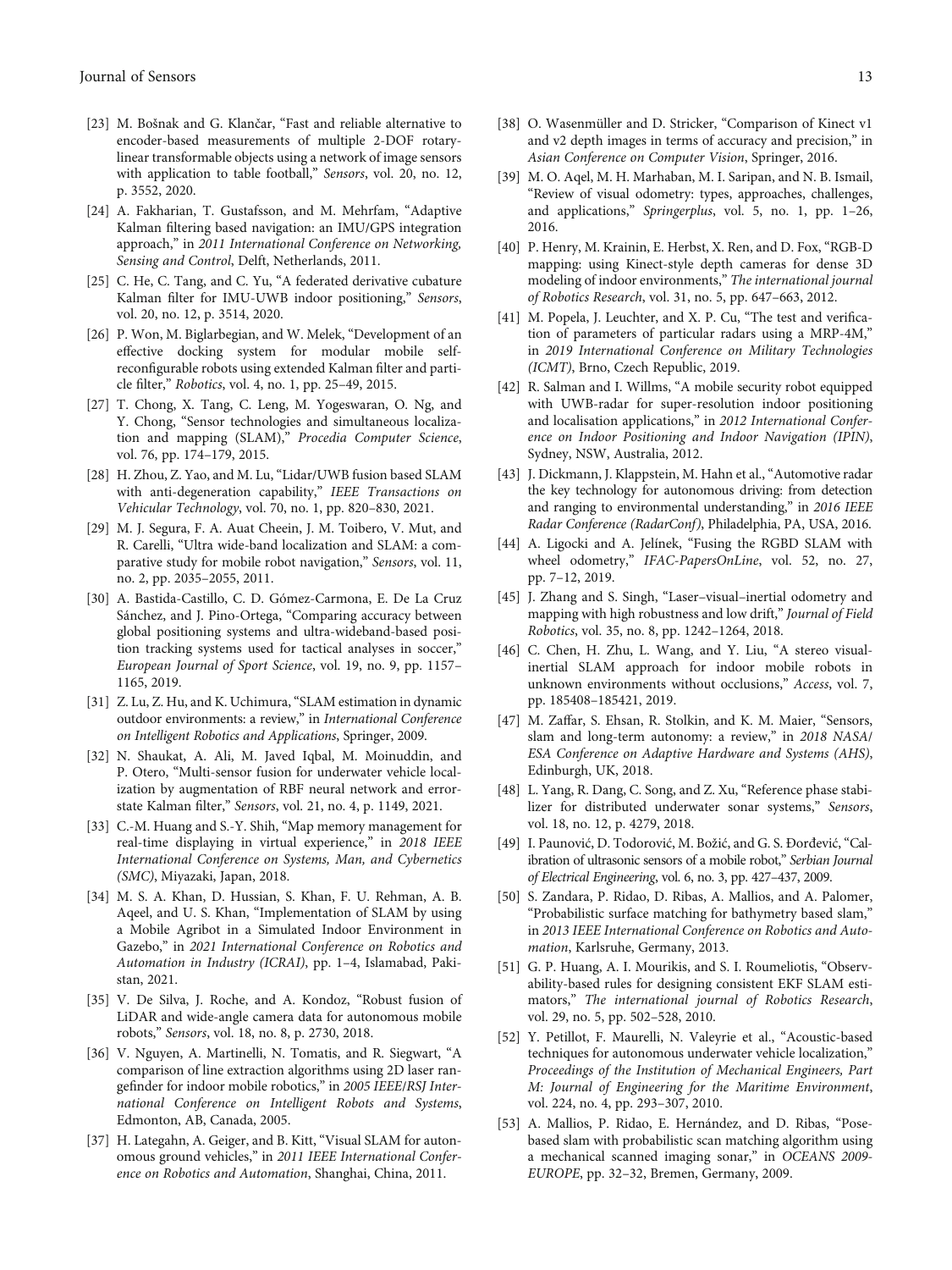- <span id="page-13-0"></span>[54] J. Zhou, X. Guo, C. Du, C. Cao, and X. Wang, "A fiber optic ultrasonic sensing system for high temperature monitoring using optically generated ultrasonic waves," Sensors, vol. 19, no. 2, p. 404, 2019.
- [55] L. Wang and Y. Zhang, "Lidar ground filtering algorithm for urban areas using scan line based segmentation.," 2016, http://arxiv.org/abs/1603.00912.
- [56] S. Royo and M. Ballesta, "An Overview of Imaging Lidar Sensors for Autonomous Vehicles," Applied sciences, vol. 9, no. 19, p. 4093, 2019.
- [57] B. Lohani and S. Ghosh, "Airborne LiDAR technology: a review of data collection and processing systems," Proceedings of the National Academy of Sciences, India Section A: Physical Sciences, vol. 87, no. 4, pp. 567–579, 2017.
- [58] M. S. Bahraini, M. Bozorg, and A. B. Rad, "SLAM in dynamic environments via ML-RANSAC," Mechatronics, vol. 49, pp. 105–118, 2018.
- [59] V. L. Popov, S. A. Ahmed, A. V. Topalov, and N. G. Shakev, "Development of mobile robot target recognition and following behaviour using deep convolutional neural network and 2D range data," IFAC-PapersOnLine, vol. 51, no. 30, pp. 210–215, 2018.
- [60] F. H. Nahhas, H. Z. Shafri, M. I. Sameen, B. Pradhan, and S. Mansor, "Deep learning approach for building detection using lidar–orthophoto fusion," Journal of sensors, vol. 2018, Article ID 7212307, 2018.
- [61] M. Bošnak, "Evolving principal component clustering for 2- D LIDAR data," in 2017 Evolving and Adaptive Intelligent Systems (EAIS), Ljubljana, Slovenia, 2017.
- [62] A. Harchowdhury, L. Kleeman, and L. Vachhani, "Coordinated nodding of a two-dimensional lidar for dense threedimensional range measurements," IEEE Robotics and Automation Letters, vol. 3, no. 4, pp. 4108–4115, 2018.
- [63] J. Yang, Y. Li, L. Cao, Y. Jiang, L. Sun, and Q. Xie, "A survey of SLAM research based on LiDAR sensors," International Journal of Sensors, vol. 1, no. 1, p. 1003, 2019.
- [64] G. Jiang, L. Yin, S. Jin, C. Tian, X. Ma, and Y. Ou, "A simultaneous localization and mapping (SLAM) framework for 2.5D map building based on low-cost LiDAR and vision fusion," Applied Sciences, vol. 9, no. 10, p. 2105, 2019.
- [65] T. Taketomi, H. Uchiyama, and S. Ikeda, "Visual SLAM algorithms: a survey from 2010 to 2016," IPSJ Transactions on Computer Vision and Applications, vol. 9, no. 1, p. 16, 2017.
- [66] L. Yang, F. Tan, A. Li, Z. Cui, Y. Furukawa, and P. Tan, "Polarimetric dense monocular slam," in Proceedings of the IEEE Conference on Computer Vision and Pattern Recognition, Salt Lake City, U.S state of Utah, 2018.
- [67] S. Soro and W. Heinzelman, "A survey of visual sensor networks," Advances in multimedia, vol. 2009, Article ID 640386, 2009.
- [68] V. Kokovkina, V. Antipov, V. Kirnos, and A. Priorov, "The algorithm of EKF-SLAM using laser scanning system and fisheye camera," in 2019 Systems of Signal Synchronization, Generating and Processing in Telecommunications (SYN-CHROINFO), Russia, 2019.
- [69] I. Maurović, M. Seder, K. Lenac, and I. Petrović, "Path planning for active SLAM based on the D∗ algorithm with negative edge weights," IEEE Transactions on Systems, Man, and Cybernetics: Systems, vol. 48, no. 8, pp. 1321– 1331, 2018.
- [70] A. De la Escalera and J. M. Armingol, "Automatic chessboard detection for intrinsic and extrinsic camera parameter calibration," Sensors, vol. 10, no. 3, pp. 2027–2044, 2010.
- [71] L. Cruz, D. Lucio, and L. Velho, "Kinect and rgbd images: challenges and applications," in 2012 25th SIBGRAPI Conference on Graphics, Patterns and Images Tutorials, Ouro Preto, Brazil, 2012.
- [72] C. Cadena, L. Carlone, H. Carrillo et al., "Past, present, and future of simultaneous localization and mapping: toward the robust-perception age," IEEE Transactions on Robotics, vol. 32, no. 6, pp. 1309–1332, 2016.
- [73] H. Roth and M. Vona, "Moving volume KinectFusion," in Paper presented at the BMVC, University of Surrey, UK, 2012.
- [74] F. Schuster, C. G. Keller, M. Rapp, M. Haueis, and C. Curio, "Landmark based radar SLAM using graph optimization," in 2016 IEEE 19th International Conference on Intelligent Transportation Systems (ITSC), Rio de Janeiro, Brazil, 2016.
- [75] R. Rouveure, P. Faure, and M. Monod, Radar-Based SLAM without Odometric Sensor, HAL open science, 2010.
- [76] J. W. Marck, A. Mohamoud, E. vd Houwen, and R. van Heijster, "Indoor radar SLAM a radar application for vision and GPS denied environments," in 2013 European Radar Conference, Nuremberg, Germany, 2013.
- [77] M. Mielle, M. Magnusson, and A. J. Lilienthal, "A comparative analysis of RADAR and lidar sensing for localization and mapping," in Proceedings of 2019 European Conference on Mobile Robots (ECMR), Prague, Czech Republic, 2019.
- [78] J. Callmer, D. Törnqvist, F. Gustafsson, H. Svensson, and P. Carlbom, "Radar SLAM using visual features," EURASIP Journal on Advances in Signal Processing, vol. 2011, no. 1, p. 11, 2011.
- [79] D. Vivet, F. Gérossier, P. Checchin, L. Trassoudaine, and R. Chapuis, "Mobile ground-based radar sensor for localization and mapping: an evaluation of two approaches," International Journal of Advanced Robotic Systems, vol. 10, no. 8, p. 307, 2013.
- [80] E. Ward and J. Folkesson, "Vehicle localization with low cost radar sensors," in 2016 IEEE Intelligent Vehicles Symposium (IV), Gothenburg, Sweden, 2016.
- [81] M. Schoen, M. Horn, M. Hahn, and J. Dickmann, "Real-time Radar SLAM," Workshop Fahrerassistenzsysteme und automatisiertes Fahren, 2017.
- [82] B. He, K. Yang, S. Zhao, and Y. Wang, "Underwater simultaneous localization and mapping based on EKF and point features," in 2009 International Conference on Mechatronics and Automation, Changchun, China, 2009.
- [83] P. Yang, "Efficient particle filter algorithm for ultrasonic sensor-based 2D range-only simultaneous localisation and mapping application," IET Wireless Sensor Systems, vol. 2, no. 4, pp. 394–401, 2012.
- [84] N. Ayache and O. D. Faugeras, "Building, registrating, and fusing noisy visual maps," The international journal of Robotics Research, vol. 7, no. 6, pp. 45–65, 1988.
- [85] C. Chen, H. Zhu, M. Li, and S. You, "A review of visualinertial simultaneous localization and mapping from filtering-based and optimization-based perspectives," Robotics, vol. 7, no. 3, p. 45, 2018.
- [86] M. N. Dailey and M. Parnichkun, "Landmark-based simultaneous localization and mapping with stereo vision," in